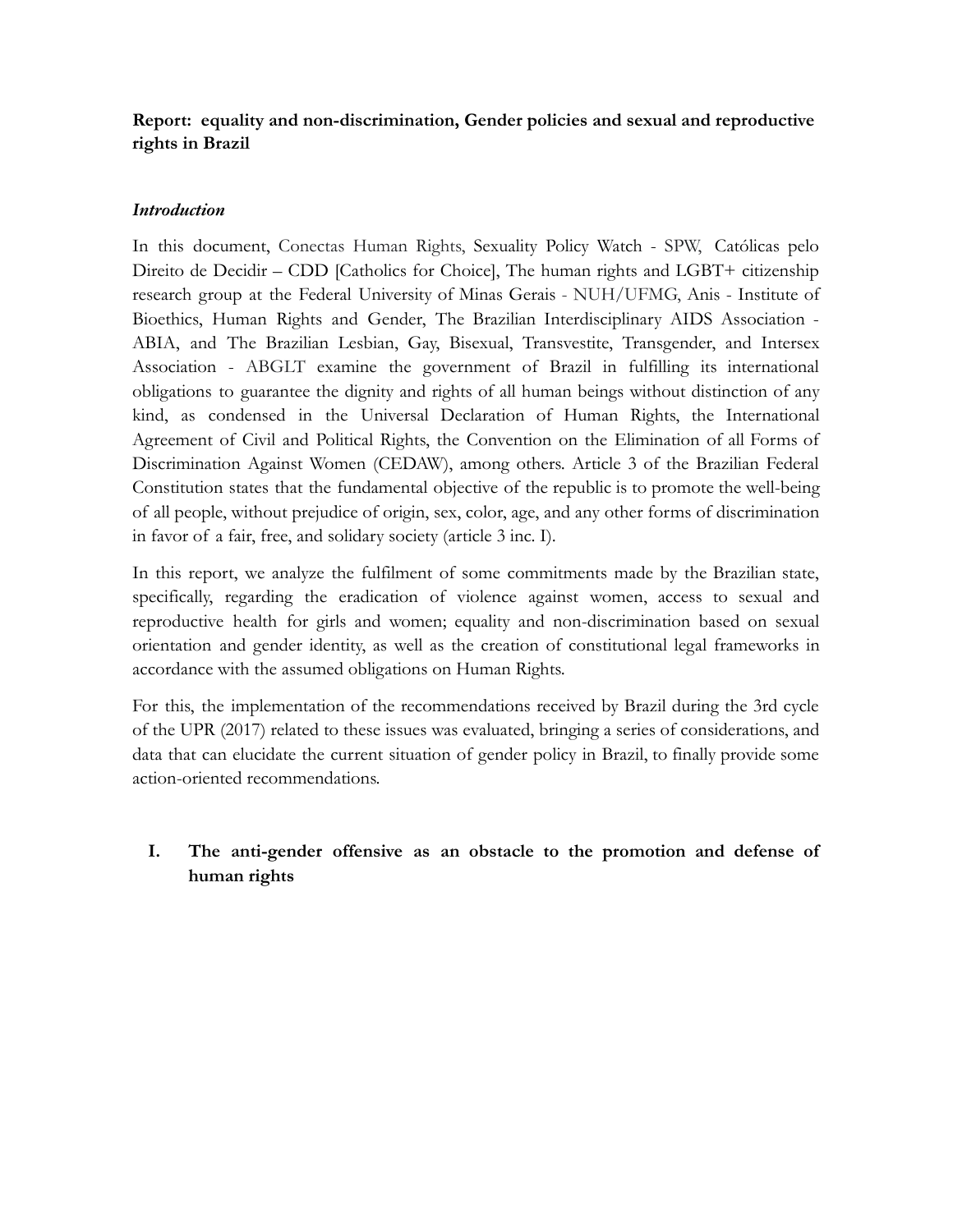1. Several studies and SPW<sup>1</sup> reports show that in recent years, the Brazilian government has assumed a reactionary position on gender and sexuality, a fundamental debate for the defense of women's rights and the LGBTI population. Through rhetoric and policies the category of gender is distorted and reduced in the perspective of the "biologization" of its expressions and identities. Denying its role in the defense and promotion of equity, official policy has contributed to the regression of rights, promoting feelings of aversion to public policies based on the recognition of the diversity of gender and sexuality.

2. The ideological bias of the Bolsonaro government (2018-2022) expressed in the use and defense of the syntagma "gender ideology" has operated as a systematically disseminated device at the regional and national level strengthening restrictive legislative proposals with respect to the rights of gender diversity and sexuality in education, in healthcare, in public security, and in social welfare policies, as well as sustaining anti-gender positions in the country's human rights policy guidelines and in foreign policy.

3. The term "gender ideology" has been widely used in the context of attacks on public education. Debates around the National Education Plan (PNE) from 2014 to 2024 revealed a strong articulation of conservative religious groups (Catholics and Evangelicals) to combat this supposed "ideology" within schools, which led, in fact, to the exclusion of the terms gender and sexuality from the PNE's final guidelines. In 2017, for example, the Ministry of Education removed the debate on gender and sexuality from the curriculum baseline.<sup>2</sup>

4. The fight against "gender ideology", the defense of "traditional values" and the "family values" have been the central principles of the National Human Rights Policy promoted by the Ministry of Women, Family and Human Rights (MMFDH) in the last 4 years. It is worth pointing out that in relation to the defense of the family, no parameters are offered for the recognition of the diversity of family structures in Brazil. On the other hand, the gender issue is reduced to a moral, "biologizing"s and restricted debate, ignoring its centrality as a human rights premise and its potential to promote an education for inclusion and anti-discrimination.

### **II. The Ministry of Women, Family and Human Rights (MMFDH)**

[https://sxpolitics.org/ptbr/ofensivas-antigenero-no-brasil-politicas-de-estado-legislacao-mobilizacao-social/1215](https://sxpolitics.org/ptbr/ofensivas-antigenero-no-brasil-politicas-de-estado-legislacao-mobilizacao-social/12156) [6;](https://sxpolitics.org/ptbr/ofensivas-antigenero-no-brasil-politicas-de-estado-legislacao-mobilizacao-social/12156) "Propagação de discurs[o](https://sxpolitics.org/ptbr/propagacao-de-discursos-sobre-ideologia-de-genero-no-brasil/10046)s sobre 'ideologia de gênero' no Brasil", Sexuality Policy Watch, August 26, 2021, accessed March 28, 2022,

<https://sxpolitics.org/GPAL/uploads/resumos-pt/E-book-Resumos-PT-02082021.pdf>.

<sup>1</sup> "Ofensivas anti-gênero no Brasil: Políticas de Estado, legislação, mobilização social", Sexuality Policy Watch, October 21, 2021, accessed March 28, 2022,

[https://sxpolitics.org/ptbr/propagacao-de-discursos-sobre-ideologia-de-genero-no-brasil/10046;](https://sxpolitics.org/ptbr/propagacao-de-discursos-sobre-ideologia-de-genero-no-brasil/10046) and "Políticas antigênero na América Latina. Estudos de Caso", Sexuality Policy Watch and Género & Política en América Latina, August 2, 2021, accessed March 28, 2022[,](https://sxpolitics.org/GPAL/uploads/resumos-pt/E-book-Resumos-PT-02082021.pdf)

<sup>2</sup> "MEC retira debate sobre gênero e sexualidade da base curricular", Sexuality Policy Watch, April 13, 2017, accessed March 28, 2022,

[https://sxpolitics.org/ptbr/mec-retira-debate-sobre-genero-e-sexualidade-da-base-curricular/7340.](https://sxpolitics.org/ptbr/mec-retira-debate-sobre-genero-e-sexualidade-da-base-curricular/7340)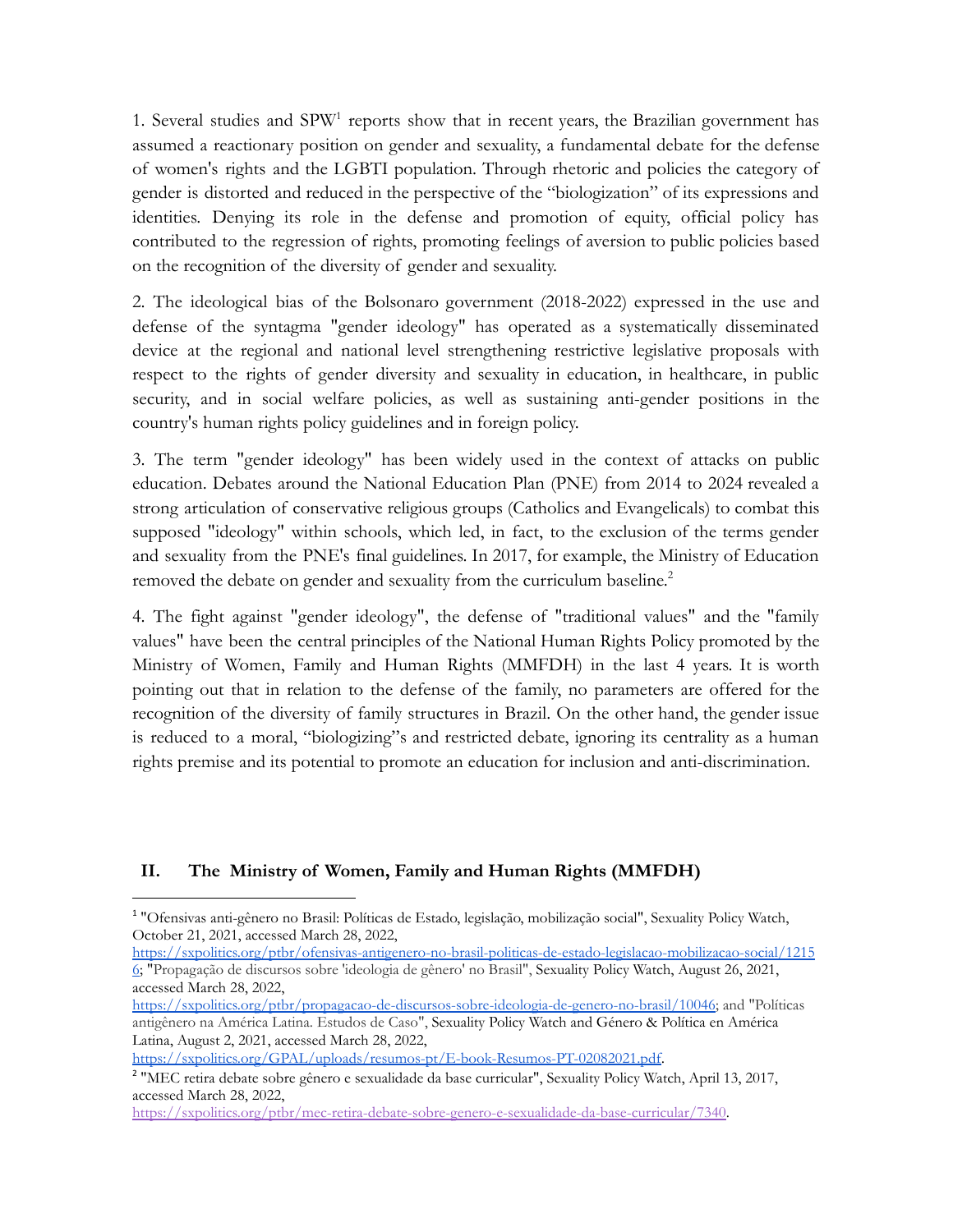## • Anti-gender offensive as state policy

5. The language and national human rights instruments have been resignified in the configuration of the MMFDH, in which a new semantics accompanies official discourses, fueling anti-gender feelings as well as mobilizing public policy programs opposing the human rights field itself. In this way, instead of being a bastion of the defense and the promotion of human rights, the Ministry may be contributing to the reproduction of discriminatory discourses and practices.

6. It is possible to find this kind of political materiality in the Taxonomy Manual produced by the MMFDH from 2020 as a guide for the classification of accusations of gender and sexual violence within the scope of the Dial 100 line. This manual not only includes the term "gender ideology" as an aggravation of the allegedly violent act reported as institutional violence, but also removed gender identity from its grammar, although we have its recognition in at least two key decisions promoting and recognizing the rights of trans people by the Supreme Court. The referred manual creates resignifications that are regressive in relation to the understanding of violence against the LGBTI population in the country, as it removes homophobia and transphobia as violence and transsexual identities as one of the identities in the LGBTI group.

7. The improper use of the Dial 100 line, a service for the dissemination of information about the rights of vulnerable groups and for reporting human rights violations, specifically aimed at helping children and teenagers, the elderly, people with special abilities, the LGBTI population, and the homeless population, among others, <sup>3</sup> has serious unconstitutional consequences. Despite its institutional purpose, it is being used for ideological persecution of teachers<sup>4</sup> supported by the fight against "gender ideology" understood by this government as institutional violence, and the defense of an anti-covid-19 vaccine discourse. 5

8. This distortion of purpose affects the already scarce data on human rights violations, especially among LGBTI people, affecting an entire segment of the population that is deprived of reliable information and data. The misuse of Dial 100 means the attack and weakening of a human rights protection tool, and with it, an entire national system, hurting the idea of immediate effectiveness of fundamental rights and duties under international law in general.

<sup>4</sup> "Governo é denunciado no STF por usar Disque 100 para perseguição política", UOL Notícias, February 9, 2022, accessed March 28, 2022,

<sup>3</sup> "Denunciar violação de direitos humanos (Disque 100)", Brazilian Government, July 9, 2021, accessed March 28, 2022, [https://www.gov.br/pt-br/servicos/denunciar-violacao-de-direitos-humanos.](https://www.gov.br/pt-br/servicos/denunciar-violacao-de-direitos-humanos)

[https://noticias.uol.com.br/colunas/jamil-chade/2022/02/09/governo-e-denunciado-no-stf-por-usar-disque-100](https://noticias.uol.com.br/colunas/jamil-chade/2022/02/09/governo-e-denunciado-no-stf-por-usar-disque-100-para-perseguicao-politica.htm?cmpid=copiaecola) [-para-perseguicao-politica.htm?cmpid=copiaecola;](https://noticias.uol.com.br/colunas/jamil-chade/2022/02/09/governo-e-denunciado-no-stf-por-usar-disque-100-para-perseguicao-politica.htm?cmpid=copiaecola) and Andrea DiP, "'Ideologia de gênero' no Disque 100 pode criminalizar professores, diz pesquisador". Pública, December 14, 2021, accessed March 28, 2022, [https://apublica.org/2021/12/ideologia-de-genero-no-disque-100-pode-criminalizar-professores-diz-pesquisador](https://apublica.org/2021/12/ideologia-de-genero-no-disque-100-pode-criminalizar-professores-diz-pesquisador/) [/](https://apublica.org/2021/12/ideologia-de-genero-no-disque-100-pode-criminalizar-professores-diz-pesquisador/).

<sup>&</sup>lt;sup>5</sup> Against this state arbitrary practice, an Argument of Noncompliance with a Fundamental Precept (ADPF) was filed at the STF by the National Confederation of Education Workers (CNTE) and the National Confederation of Health Workers (CNTS), which warn about abuses and ask for urgent measures from the Judiciary.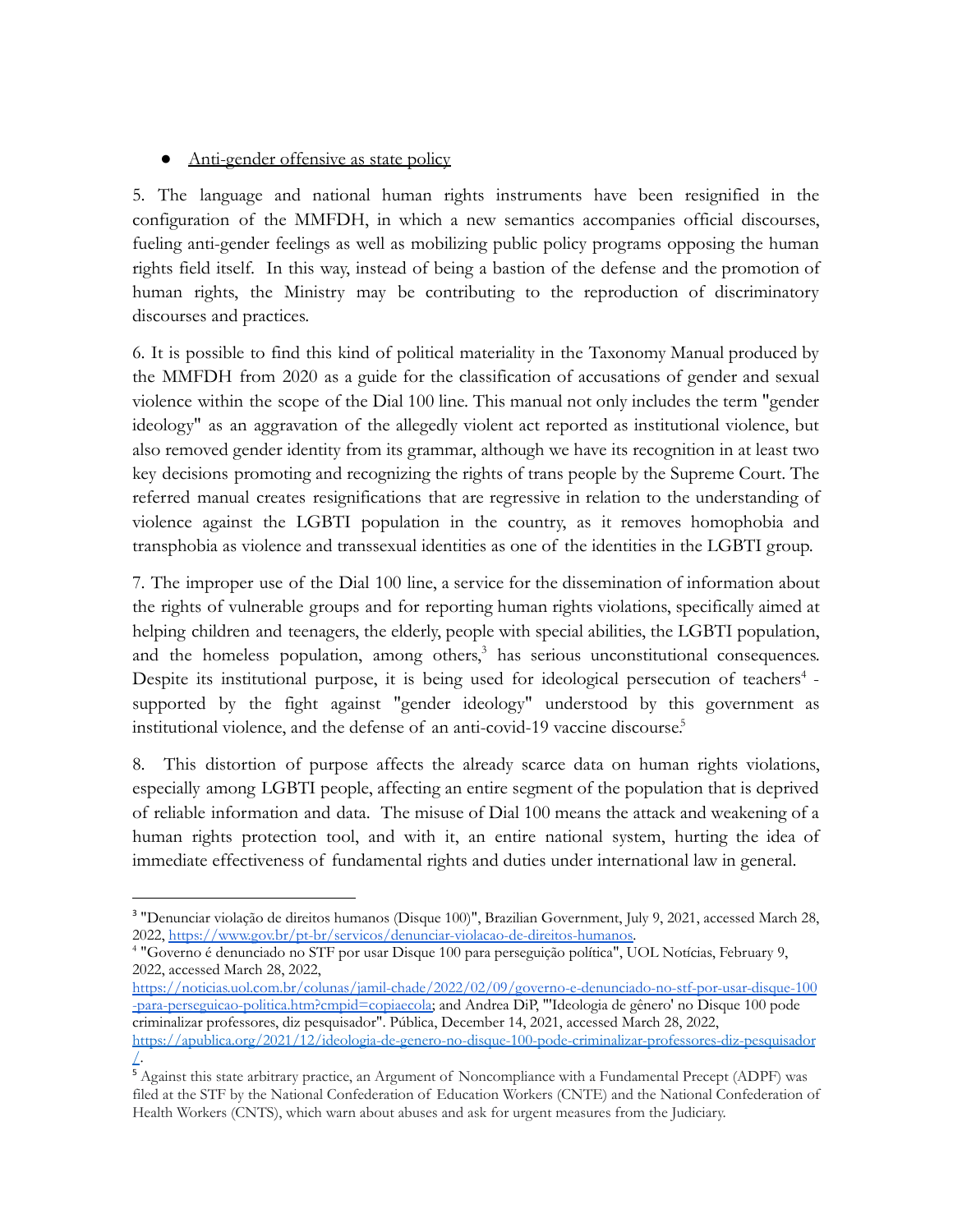9. It is worth noting that the data from Dial 100 was, until previous governments, a mechanism for federal pacts with states to organize regional and local networks to confront violence against vulnerable people. In this sense, it is urgent that Brazil reallocate its tools for the protection of human rights and the promotion of the rights of vulnerable minorities as a policy to guarantee state action to strengthen democracy.

# Weakening of public policies for women

10. Beyond the strengthening of alliances with countries like Hungary, Poland, the United Arab Emirates, Syria, among others harshly criticized for their position on human rights, especially for defending anti-gender and anti-abortion guidelines, one characteristic of the work of the MMFDH in foreign policy, is the presentation of results detached from reality. There are strong discrepancies between the data presented by the government in relation to public policies aimed at the elimination of all forms of violence against women and the actual execution of such policies.

11. At the 2021 UN Human Rights Council, Minister Damares Alves affirmed the creation of mechanisms to receive complaints of political violence against women and the increase in the portfolio's budget for measures to protect women, without even mentioning the three years of impunity that cover the assassination of Marielle Franco, a Rio de Janeiro councilwoman, in 2017. Likewise, at the 66th Session of the Commission on the Status of Women (CSW) recently held in New York (2022), the minister reinforced the government's commitment to the agenda, stressing greater investment in actions aimed at women.

12. These statements notwithstanding, the Bolsonaro government has made significant budget reductions for the portfolio, concretely threatening the execution of policies to confront violence. 6 In 2020, a consultancy from the Chamber supported the Human Rights Commission's response to the UN special rapporteur on violence against women through a technical note that confirmed the data released by the Institute for Socioeconomic Studies  $(Inesc)<sup>7</sup>$  on the underfunding and low budget execution of the MMFDH for the prevention and combat of violence against women.

13. According to data from the Federal Government's integrated planning and budget system, the MMFDH has spent only half of the proposed budget for 2021.<sup>8</sup> In more than one year, the

<sup>6</sup> Vitória Régia da Silva, "Má execução do orçamento ameaça políticas de enfrentamento à violência contra mulheres para 2022". Gênero e Número, November 23, 2021, accessed March 28, 2022, <https://www.generonumero.media/orcamento-mulheres-2022/>.

<sup>7</sup> Carmela Zigoni and José Antonio Moroni, "Há recursos para salvar as mulheres na pandemia: Damares precisa gastar". Instituto de Estudos Socioeconômicos, May 21, 2020, accessed March 28, 2022, <https://www.inesc.org.br/ha-recursos-para-salvar-as-mulheres-na-pandemia-damares-precisa-gastar/>.

<sup>8</sup> Havolene Valinhos, "Ministério de Damares tem em 2022 menor orçamento para mulheres em 4 anos". Folha de S.Paulo, March 8, 2022, accessed March 28, 2022,

[https://www1.folha.uol.com.br/cotidiano/2022/03/ministerio-de-damares-tem-em-2022-menor-orcamento-para](https://www1.folha.uol.com.br/cotidiano/2022/03/ministerio-de-damares-tem-em-2022-menor-orcamento-para-mulheres-em-4-anos.shtml?origin=folha) [-mulheres-em-4-anos.shtml?origin=folha](https://www1.folha.uol.com.br/cotidiano/2022/03/ministerio-de-damares-tem-em-2022-menor-orcamento-para-mulheres-em-4-anos.shtml?origin=folha).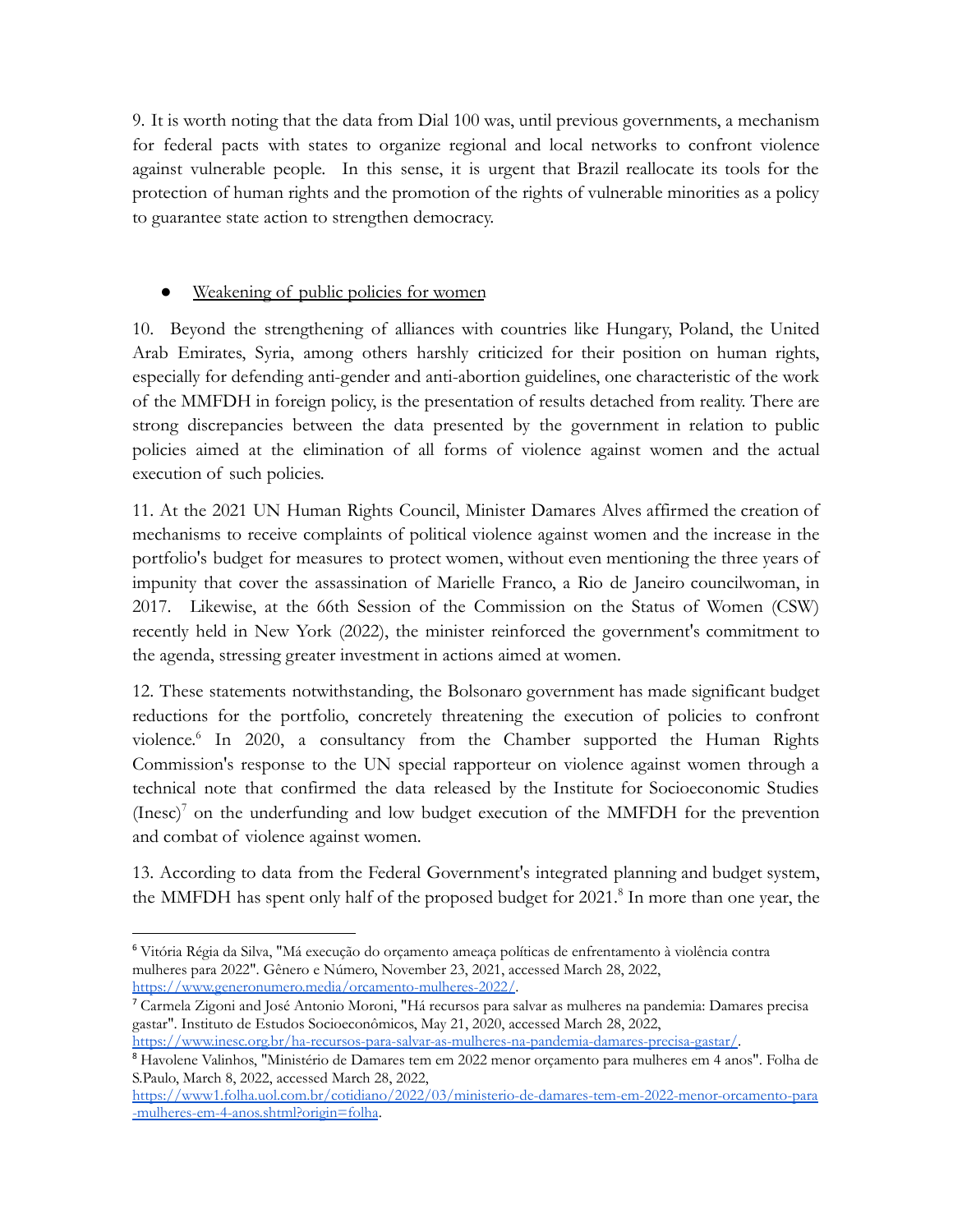portfolio has not used  $50\%$  of the initial budget allocation.<sup>9</sup> Since 2016, when there was a significant drop in the transfer of funds for women's policies,<sup>10</sup> the decrease in federal investment for this agenda has been constant.

## **III. Women's human rights and gender equality: gender violence**

14. The rights of all women need to be respected and promoted, including, without any distinction, the safeguarding of the rights of transgender and transvestite women. And the full exercise of citizenship and equality for women can only be guaranteed through the eradication of all forms of violence, in accordance with CEDAW.

15. During the examination of Brazil in the 3rd cycle of the UPR, the Brazilian government received and accepted 17 recommendations related to fighting violence against women. Nevertheless, there has been an upsurge in domestic and sexual violence against women in recent years,<sup>11</sup> aggravated by the pandemic context resulting from Covid- 19, which continues to confirm the insecurity of the private space for women and girls.<sup>12</sup>

16. On the other hand, thanks to the already mentioned changes in relation to gender politics in Brazil, the current government has reduced gender violence to an issue that only affects women biologically recognized as such and only in the sphere of public safety. This policy became represented by acts of imprisonment of the accused or rapists, leaving aside the educational work, social assistance, networks to confront violence, and public policies that ensure not only the protection but also the promotion of rights of vulnerable groups.

17. The latest edition of the Anuário of Brazilian Public Security 2021, reported that even with the decrease in registrations, perhaps related to the isolation measures required during the COVID-19 pandemic, the numbers are of great magnitude. In 2020 the country had 3,913 homicides of women, of which 1,350 were registered as feminicides, an average of 34.5 percent of all murders. <sup>13</sup> However, analyzing the context of lethal violence against girls and women

<https://www.aosfatos.org/noticias/crise-derruba-investimento-do-governo-em-politicas-para-mulheres/>.

<sup>11</sup> "Brasil teve um estupro a cada 10 minutos e um feminicídio a cada 7 horas em 2021", G1 DF, March 7, 2022, accessed March 28, 2022,

<sup>9</sup> Recently, the Federal Public Ministry opened an investigation to investigate the impacts of this low budget execution on the public policies covered by the agency responsible for the protection of human rights, especially women's rights. More information can be found at: "Ministério Público investiga Ministério de Damares por não utilizar verba disponível na pasta", Fundação Padre Anchieta, October 18, 2021, accessed March 28, 2022, [https://cultura.uol.com.br/noticias/43057\\_ministerio-publico-investiga-ministerio-de-damares-por-nao-utilizar-v](https://cultura.uol.com.br/noticias/43057_ministerio-publico-investiga-ministerio-de-damares-por-nao-utilizar-verba-disponivel-na-pasta.html) [erba-disponivel-na-pasta.html.](https://cultura.uol.com.br/noticias/43057_ministerio-publico-investiga-ministerio-de-damares-por-nao-utilizar-verba-disponivel-na-pasta.html)

<sup>&</sup>lt;sup>10</sup> Tai Nalon and Sérgio Spagnuolo, "Crise derruba investimento federal em políticas para mulheres". Aos Fatos, March 7, 2017, accessed March 28, 2022,

[https://g1.globo.com/dia-das-mulheres/noticia/2022/03/07/brasil-teve-um-estupro-a-cada-10-minutos-e-um-fe](https://g1.globo.com/dia-das-mulheres/noticia/2022/03/07/brasil-teve-um-estupro-a-cada-10-minutos-e-um-feminicidio-a-cada-7-horas-em-2021.ghtml) [minicidio-a-cada-7-horas-em-2021.ghtml.](https://g1.globo.com/dia-das-mulheres/noticia/2022/03/07/brasil-teve-um-estupro-a-cada-10-minutos-e-um-feminicidio-a-cada-7-horas-em-2021.ghtml)

<sup>12</sup> "Epidemia sombra ignorada pela Lei", Futuro do Cuidado, August 19, 2020, accessed March 28, 2022, <https://futurodocuidado.org.br/violencia-domestica-em-pauta-na-pandemia/>.

<sup>13</sup> "Anuário Brasileiro de Segurança Pública", Fórum Brasileiro de Segurança Pública, 2021, accessed March 28, 2022, p. 94, <https://forumseguranca.org.br/wp-content/uploads/2021/10/anuario-15-completo-v7-251021.pdf>.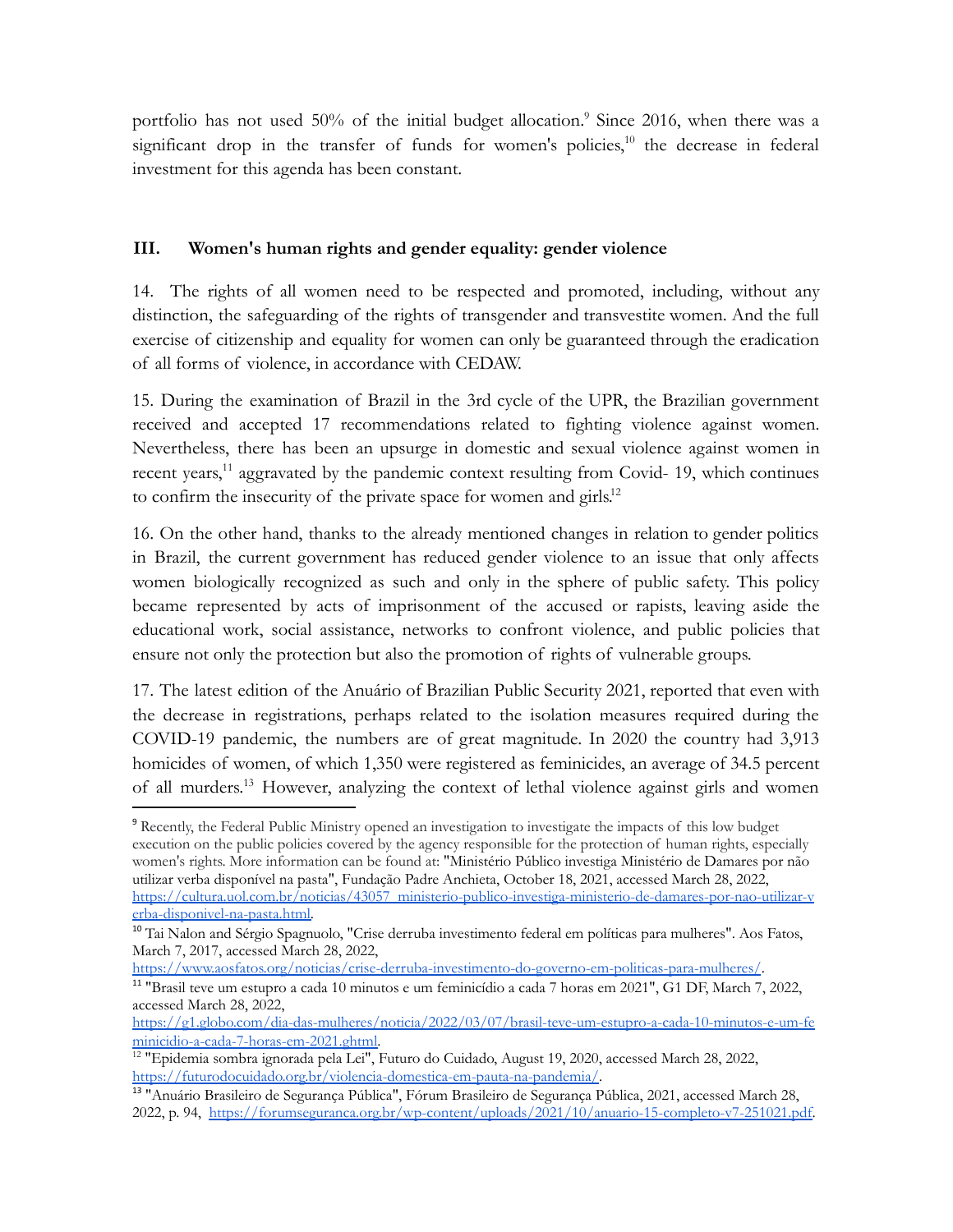requires looking at all female homicides, given that Brazil's legislation on feminicides dates back to 2015, and the data gathered depends largely on the advances that each state and their respective police forces have made in the investigation and typification of gender-based violence.<sup>14</sup> This highlights the probability that many cases of feminicide have been classified only as homicides. 15

18. Likewise, the numbers of sexual violence also continue to climb. In the Anuário of 2021, the Brazilian Public Security Forum analyzed 60,926 registers of sexual violence in Brazil, dated 2020 and coming from the police reports drawn up by the Civil Police. Out of these records, 16,047 represented cases of rape of adult women and 44,879 of vulnerable people (according to Brazilian law, people under 14 years old or unable to consent to the act, either due to infirmity or disability, or for not having the discernment to do so).<sup>16</sup>

19. According to data collected by the Brazilian Public Security Forum 2022 and anticipated in allusion to the March 8th celebrations, in 2021, 56,098 rapes were reported (including rapes of the vulnerable and females), which represents an increase of 3.7% over the previous year.<sup>17</sup> In other words, in 2021, a girl or woman was a rape victim every 10 minutes in the country, considering only the cases that reached the police authorities. 18

20. In a report sent in June 2020 to the National Council on Human Rights (CNDH), the Brazilian State reported that, in recent years, the country has carried out some legislative reforms aimed at criminalizing conducts and establishing policies to fight violence against women. The report does not mention, however, how these policies have been implemented and their effectiveness, nor whether the policies consider the specificities of the victims - while violence against white women has decreased in recent years, violence against black and poor women has increased.

21. The complexity involved in the analysis of violence data is increasingly evident when gender and race intersect, with an overrepresentation of black people among the victims. Taking as an example the crimes that result in death, in the year 2020, among the victims of feminicide, 61.8% were black, 36.5% white, 0.9% yellow, and 0.9% indigenous. Among the victims of the other homicides of women, 71% were black, 28% were white, 0.2% were indigenous, and 0.8% were yellow in the same year.<sup>19</sup>

[https://assets-dossies-ipg-v2.nyc3.digitaloceanspaces.com/sites/3/2022/03/violenci-contra-mulher-2021-v5.pdf.](https://assets-dossies-ipg-v2.nyc3.digitaloceanspaces.com/sites/3/2022/03/violenci-contra-mulher-2021-v5.pdf)

<sup>18</sup> It is important to emphasize that sexual crimes are highly unreported, and the lack of periodic victimization surveys makes it even more difficult to measure them.

<sup>&</sup>lt;sup>14</sup> In Ceará, for example, only 8.2% of all murders of women recorded in 2020 were classified as feminicides, a percentage much lower than the national average of 34.5%. Source: "Anuário Brasileiro de Segurança Pública", Fórum Brasileiro de Segurança Pública, 2021, accessed March 28, 2022, p. 95,

<sup>15</sup> *Ibid.*, p. 95. [https://forumseguranca.org.br/wp-content/uploads/2021/10/anuario-15-completo-v7-251021.pdf.](https://forumseguranca.org.br/wp-content/uploads/2021/10/anuario-15-completo-v7-251021.pdf)

<sup>16</sup> *Ibid.*, p. 110.

<sup>17</sup> "Violência contra mulheres em 2021", Fórum Brasileiro de Segurança Pública, 2021, accessed March 28, 2022, p. 2,

<sup>19</sup> "A violência contra meninas e mulheres no ano pandêmico", Fórum Brasileiro de Segurança Pública, 2021. p, 97,98, <https://forumseguranca.org.br/wp-content/uploads/2021/10/anuario-15-completo-v7-251021.pdf>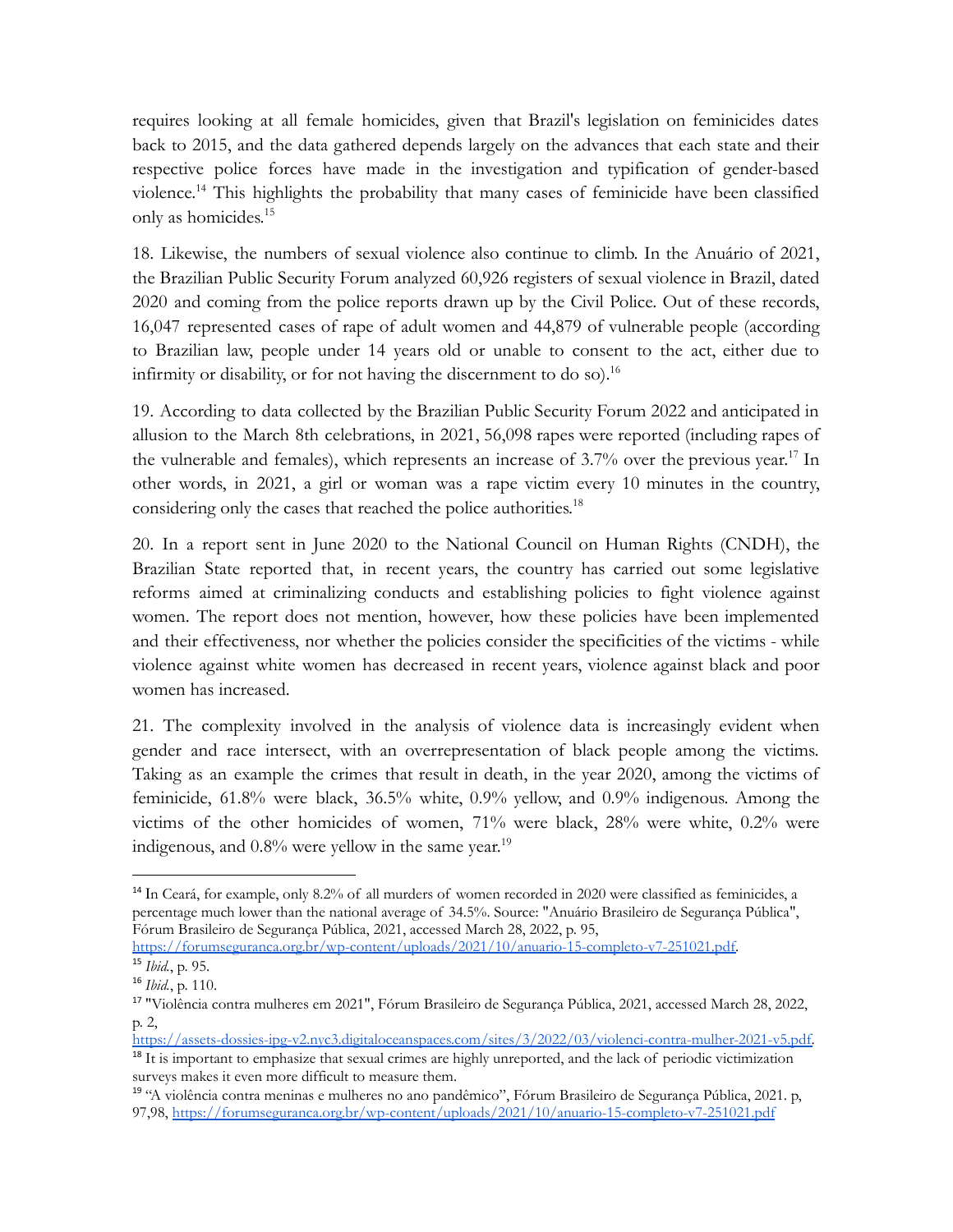### **IV. Political violence against women**

22. Two recommendations made to the Brazilian state dealt specifically with promoting greater political participation of women: (134. 197 from East Timor) and (136. 198 from Belgium). Despite the acceptance of the recommendations, in Brazil, political gender violence, racism, and sexism continue to be barriers to the candidacies and political action of black, transgender, and indigenous women.<sup>20</sup>

23. According to the Marielle Franco Institute  $(MF)^{21}$ , in 2020 a series of threats against elected parliamentarians were registered. Cases such as those of Ana Lúcia Martins, Carol Iara, Erika Hilton, and Samara Sosthenes, were central to the construction of advocacy strategy to demand from the state a safe political system for all people, especially for black, LGBTI+ and peripheral women who are willing to occupy decision-making positions in politics.

24. The impunity in the Marielle Franco case is a milestone in terms of human rights violations, and a threat to women's participation in politics and government. The case continues to be the reason for a permanent and collective articulation in search of answers and justice. In August 2021, as a result of this work, the creation on March 14 of Marielle Franco Day to confront political violence against black, LGBTI+ and peripheral women was approved in the Rio de Janeiro City Council.

25. The greater participation of women in politics (136.197) must go hand in hand with effective measures to include women at all levels of decision-making (136.198). To this end, the Brazilian state must ensure adequate conditions for their permanence, as well as guarantee safe spaces for the exercise of their political functions, without any type of discrimination.

26. As important actions on the path to implementing these measures, it is worth highlighting Law No, 14,192, of August 4,  $2021^{22}$ , which establishes norms to prevent, repress, and combat political violence against women. This legislative reform is a significant advance in women's political rights in Brazil. According to this law, political violence against women is any action, conduct, or omission with the purpose of preventing, hindering, or restricting women's political rights. Threats, insults, aggression, harassment, attempted murder, and assassination are some of the ways in which the human rights of women candidates and elected officials are violated. All women are victims of these attacks, but black, lesbian, bisexual, transvestite, and transgender women are prime targets because they intersect other social markers.

<sup>20</sup> "Violência política e racismo são apontadas como barreiras para candidaturas de mulheres indígenas", Portal da Câmara dos Deputados, March 22, 2022, accessed March 28, 2022,

[https://www2.camara.leg.br/a-camara/estruturaadm/secretarias/secretaria-da-mulher/noticias/violencia-politica](https://www2.camara.leg.br/a-camara/estruturaadm/secretarias/secretaria-da-mulher/noticias/violencia-politica-e-racismo-sao-apontadas-como-barreiras-para-candidaturas-de-mulheres-indigenas) [-e-racismo-sao-apontadas-como-barreiras-para-candidaturas-de-mulheres-indigenas](https://www2.camara.leg.br/a-camara/estruturaadm/secretarias/secretaria-da-mulher/noticias/violencia-politica-e-racismo-sao-apontadas-como-barreiras-para-candidaturas-de-mulheres-indigenas).

<sup>21</sup> "Retrospectiva 2021", Instituto Marielle Franco, 2021, accessed March 28, 2022, [https://www.institutomariellefranco.org/2021#4.](https://www.institutomariellefranco.org/2021#4)

<sup>22</sup> "Lei No. 14.192, de 4 de agosto de 2021", Secretaria Geral da Presidência da República, August 4, 2021, accessed March 28, 2022, [http://www.planalto.gov.br/ccivil\\_03/\\_ato2019-2022/2021/lei/L14192.htm.](http://www.planalto.gov.br/ccivil_03/_ato2019-2022/2021/lei/L14192.htm)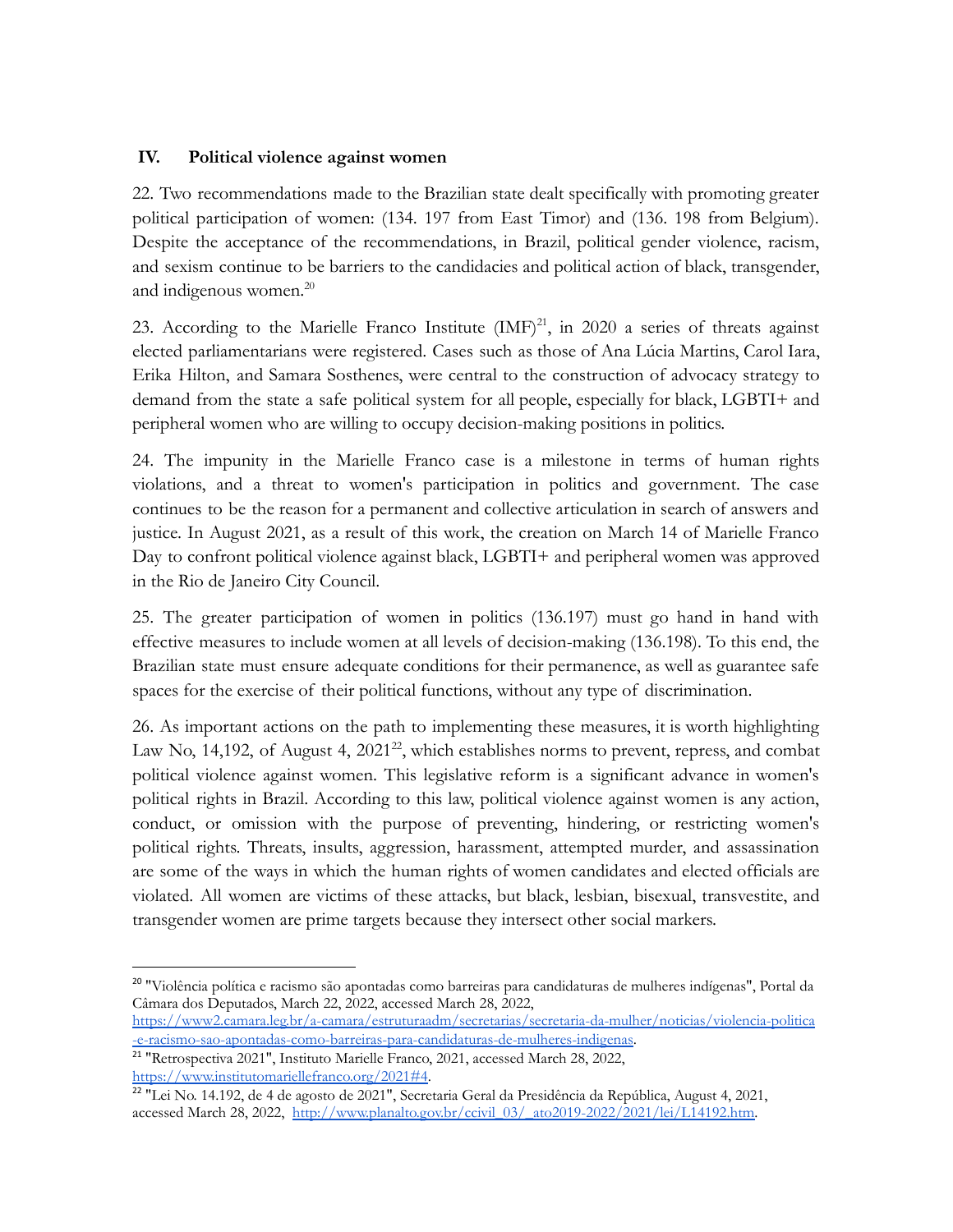27. On the other hand, and as a second important and positive action, the Superior Electoral Court (TSE) launched in March 2022 the Women's Ombudsman's Office, <sup>23</sup> created to prevent and combat cases of harassment, discrimination and other forms of abuse suffered by women, especially political violence. An instrument that, besides giving visibility to the specificity of this type of violence against women, is a step towards the recognition of the institutional obstacles that women face in the exercise of their participation in Brazilian politics. It is up to the state to ensure, through this resource, a specialized treatment in the attendance, reception, and forwarding of the demands that deal with situations of gender violence.

#### **IV. Access to sexual and reproductive healthcare services and the right to abortion**

28. In the last UPR, Brazil received four recommendations on access to sexual and reproductive healthcare services (136.158) (136.159) (136.160) (136.161). However, in recent years, the subscribing organizations have been following with concern a strong political movement to prevent any progress on this topic, including the implementation of projects to set back the agenda, neglecting the accepted recommendations.

29. Anti-gender policies in Brazil were superimposed on the older infrastructure of opposition to sexual and reproductive rights and, especially, the right to abortion. The country still criminalizes the practice of abortion, except in cases of rape, the risk to the life of the woman, and, by decision of the Federal Supreme Court (STF) handed down in 2012, anencephaly. <sup>24</sup> A Claim of Noncompliance with a Fundamental Precept (ADPF 442) that discusses the decriminalization of abortion has been before the Supreme Court since 2017, this action has so far not been judged.

30. Opposed to the commitment to adopt friendly and quality sexual and reproductive health policies that recognize affection and respect the progressive autonomy of children and youth, the Brazilian government bets on a moral discourse that denies them the quality of subjects of sexual and reproductive rights, implementing measures that prevent access to healthcare and the combat to sexual violence.

31. In 2020, Minister Damares Alves, current holder of the MMFDH, announced that she was considering adopting the promotion of sexual abstinence as an effective method. After strong criticism from the civil society, the Minister launched a campaign that, although did not

<sup>23</sup> "TSE lança Ouvidoria da Mulher para combater violência política de gênero", Tribunal Superior Eleitoral, March 21, 2022, accessed March 28, 2022,

[https://www.tse.jus.br/imprensa/noticias-tse/2022/Marco/tse-lanca-ouvidoria-da-mulher-para-combater-violenc](https://www.tse.jus.br/imprensa/noticias-tse/2022/Marco/tse-lanca-ouvidoria-da-mulher-para-combater-violencia-politica-de-genero-1) [ia-politica-de-genero-1](https://www.tse.jus.br/imprensa/noticias-tse/2022/Marco/tse-lanca-ouvidoria-da-mulher-para-combater-violencia-politica-de-genero-1).

<sup>&</sup>lt;sup>24</sup> Claim of Noncompliance with a Fundamental Precept (ADPF) n. 54, judged in April 2012.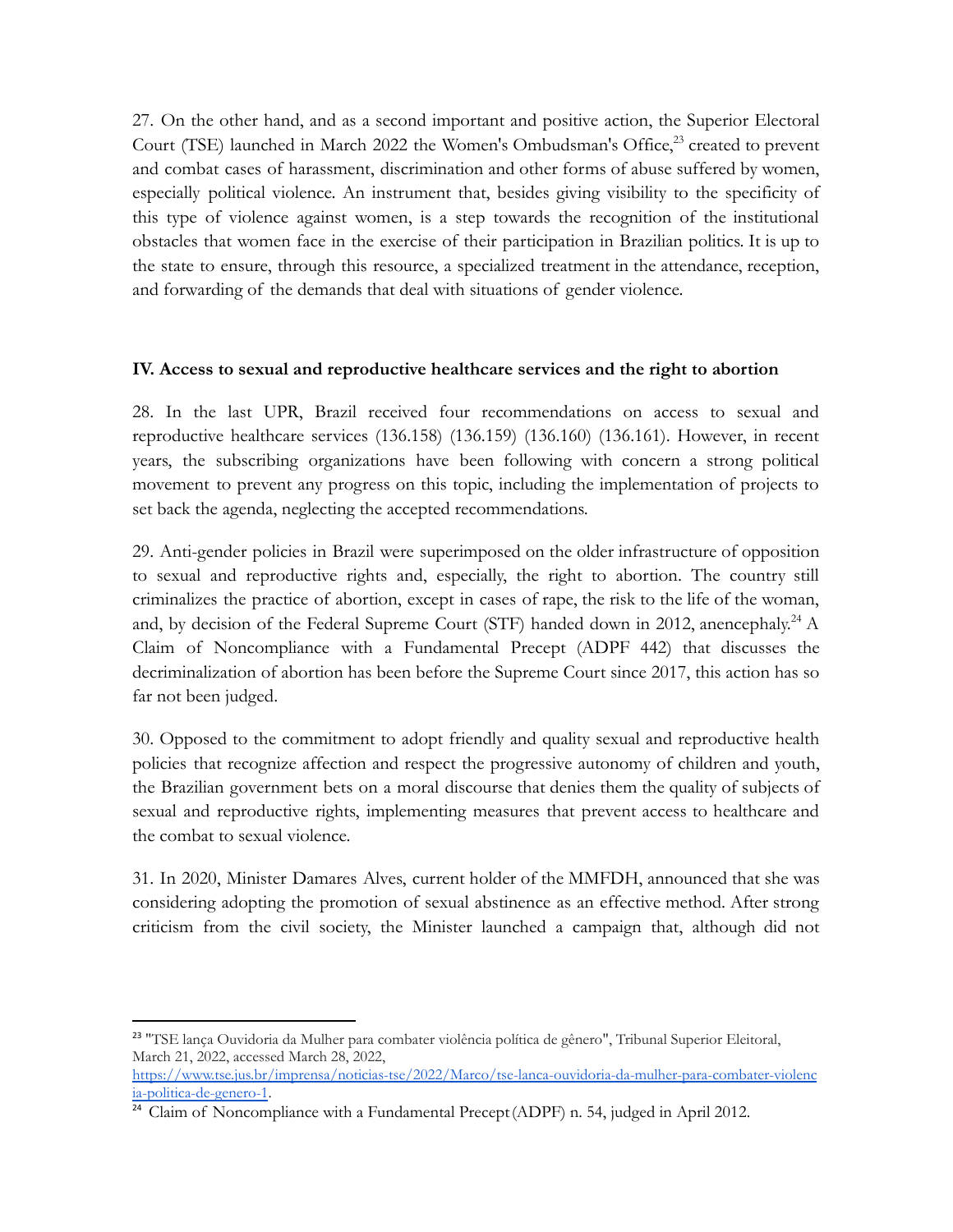mention sexual abstinence explicitly, ignores the use of contraceptive methods, following religious and moralist narratives around the exercise of sexuality in youth.<sup>25</sup>

32. In 2020, Minister Damares publicly manifested against the access of a ten-year-old girl, a victim of sexual violence, to legal abortion. The case reverberated in the press after a public hospital refused to perform the abortion procedure, on the grounds of technical impossibility. However, it gained greater notoriety after an extremist activist released the girl's data and the name of the hospital on her social media, violating Brazilian legislation.<sup>26</sup> It was reported that Minister Damares directly acted behind the scenes to prevent the girl's access to abortion.<sup>27</sup>

33. After the event, the Ministry of Health published ordinances that, instead of fulfilling Brazil's commitment to expanding access to termination of pregnancy, imposed even more obstacles to access to the service, in addition to promoting disinformation about the procedure and coercion of the women. In its first version, the ordinance (i) instituted compulsory notification to the police in case of suspected rape; (ii) determined that the possibility of viewing the fetus or embryo using ultrasound should be offered; and (iii) forced doctors to provide inaccurate information about the risks of legal and safe abortion. After a reformulation resulting from the pressure of the civil society and justice institutions, compulsory notification to the police was maintained. This was opposed to measures such as the exemption of police registration for access to abortion, implemented in previous governments, which were based on evidence that reporting at the time of access to healthcare services does not contribute to the effective protection of women and girls.

34. The Covid-19 pandemic was an opportunity for the government to reinforce measures contrary to international human rights recommendations, such as that sexual and reproductive healthcare services should not be interrupted during this period, published by the World Health Organization (WHO) and the Pan American Health Organization (PAHO).

[https://agenciapatriciagalvao.org.br/mulheres-de-olho/dsr/governo-troca-abstinencia-sexual-por-tudo-tem-seu-t](https://agenciapatriciagalvao.org.br/mulheres-de-olho/dsr/governo-troca-abstinencia-sexual-por-tudo-tem-seu-tempo-em-campanha-contra-gravidez-precoce/) [empo-em-campanha-contra-gravidez-precoce/](https://agenciapatriciagalvao.org.br/mulheres-de-olho/dsr/governo-troca-abstinencia-sexual-por-tudo-tem-seu-tempo-em-campanha-contra-gravidez-precoce/); and "'Tudo tem seu tempo': a campanha de Damares contra gravidez precoce", February 4, 2020, accessed March 28, 2022,

<sup>25</sup> Andréa Martinelli, "Governo troca abstinência sexual por 'tudo tem seu tempo' em campanha contra gravidez precoce". Agência Patrícia Galvão, February 3, 2020, accessed March 28, 2022,

[https://noticias.uol.com.br/ultimas-noticias/deutschewelle/2020/02/04/tudo-tem-seu-tempo-a-campanha-de-da](https://noticias.uol.com.br/ultimas-noticias/deutschewelle/2020/02/04/tudo-tem-seu-tempo-a-campanha-de-damares-contra-gravidez-precoce.htm) [mares-contra-gravidez-precoce.htm](https://noticias.uol.com.br/ultimas-noticias/deutschewelle/2020/02/04/tudo-tem-seu-tempo-a-campanha-de-damares-contra-gravidez-precoce.htm).

<sup>26</sup> "Nota de esclarecimento: Sara Winter nunca foi secretária da mulher", Ministério da Mulher, da Família e dos Direitos Humanos, May 5, 2020, accessed March 28, 2022,

[https://www.gov.br/mdh/pt-br/assuntos/noticias/2020-2/maio/nota-de-esclarecimento-sara-winter-nunca-foi-s](https://www.gov.br/mdh/pt-br/assuntos/noticias/2020-2/maio/nota-de-esclarecimento-sara-winter-nunca-foi-secretaria-da-mulher) [ecretaria-da-mulher](https://www.gov.br/mdh/pt-br/assuntos/noticias/2020-2/maio/nota-de-esclarecimento-sara-winter-nunca-foi-secretaria-da-mulher)

<sup>27</sup> Allan de Abreu, "A menina, o poder e o direito". Revista Piauí, August 18, 2020, accessed March 28, 2022, [https://piaui.folha.uol.com.br/menina-o-poder-e-o-direito/;](https://piaui.folha.uol.com.br/menina-o-poder-e-o-direito/) and Carolina Vila-Nova, "Ministra Damares Alves agiu para impedir aborto em criança de 10 anos". Folha de S.Paulo, September 20, 2020, accessed March 28, 2022, [https://www1.folha.uol.com.br/cotidiano/2020/09/ministra-damares-alves-agiu-para-impedir-aborto-de-crianca](https://www1.folha.uol.com.br/cotidiano/2020/09/ministra-damares-alves-agiu-para-impedir-aborto-de-crianca-de-10-anos.shtml)[de-10-anos.shtml](https://www1.folha.uol.com.br/cotidiano/2020/09/ministra-damares-alves-agiu-para-impedir-aborto-de-crianca-de-10-anos.shtml). Currently, there is an investigation underway into whether advisors sent by the Minister to the state where the girl lives may have pressured the authorities and leaked the confidential data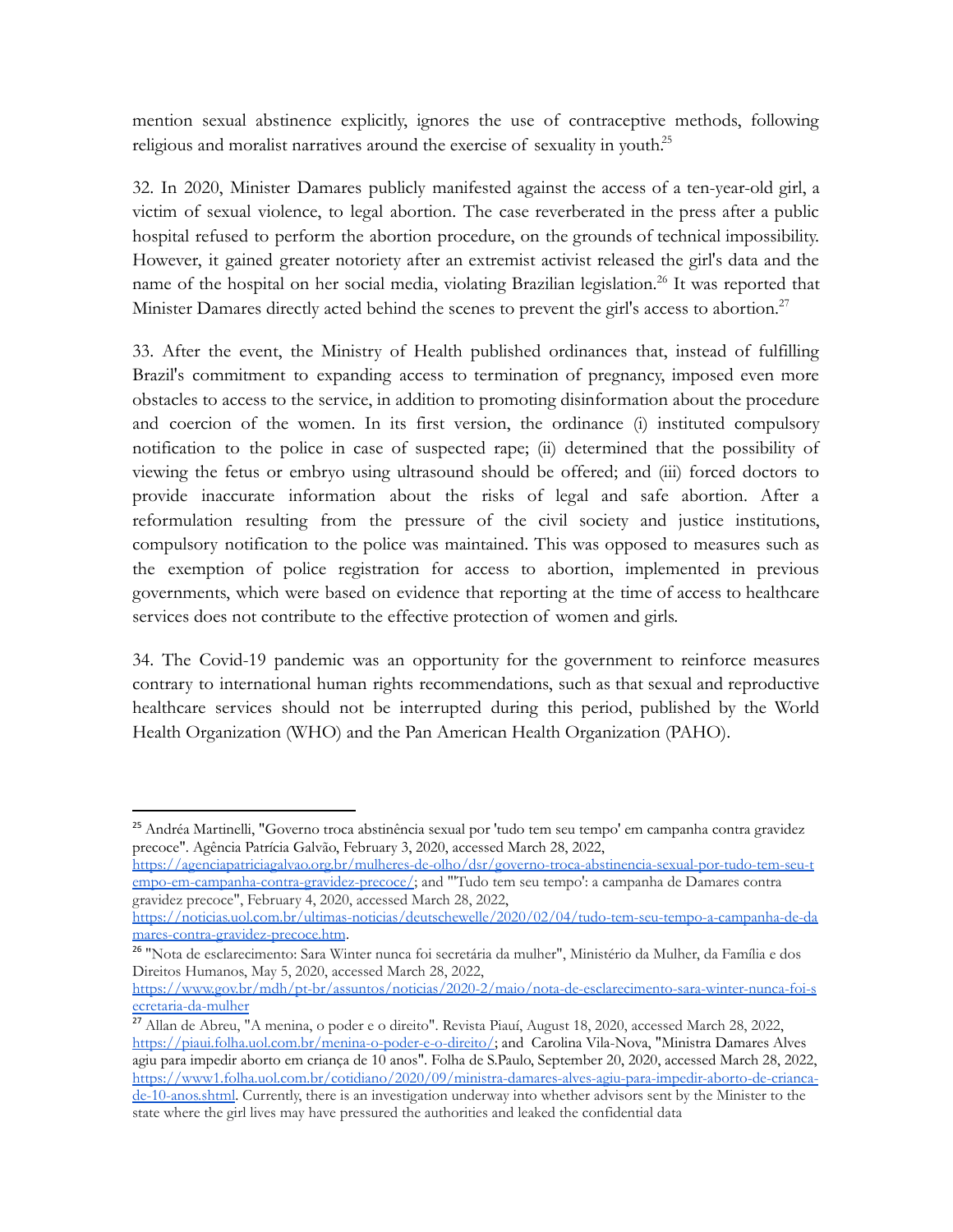35. Also in 2020, two officials from the Ministry of Health were dismissed after signing a technical opinion on women's healthcare service during the pandemic,<sup>28</sup> which recommended guidance and access to contraceptive methods to reduce unplanned pregnancy and demonstrated concern about the possible increase in the maternal mortality rate in the country due to the lack of medical attendance. Maternal mortality in the Brazilian context is alarming, with abortion being the fourth leading cause.<sup>29</sup>

36. According to a survey developed by civil society organizations, only 55% of hospitals that offered termination of pregnancy in 2019 continued to operate in 2020.<sup>30</sup> The difficulty in accessing contraceptive methods was also intensified during the pandemic: the offer of sterilization and intrauterine device in the Unified Health System dropped by  $40\%$  in  $2020^{31}$ . There was a 17% reduction in the Ministry of Health's spending on contraceptive supplies $3233$ .

37. The lack of transparency of data on sexual and reproductive health prevented greater control by civil society over the guarantee of services and supplies in the country during the pandemic. It was not possible to access updated data on the availability of contraceptive methods in the public system.<sup>34</sup>

38. Legal abortion through telehealth is a safe and effective alternative adopted by many countries to ensure the continuity of the service in the pandemic. In Brazil, the procedure was implemented in a pioneering way by the Center for Integral Attention to Victims of Sexual Assault (NUAVIDAS), from the Federal University of Uberlândia, in the state of Minas Gerais,

<sup>28</sup> "Funcionários do Ministério da Saúde são exonerados por nota sobre atendimento à mulher", Jornal Nacional, June 5, 2020, accessed March 28, 2022,

[https://g1.globo.com/jornal-nacional/noticia/2020/06/05/funcionarios-do-ministerio-da-saude-sao-exonerados](https://g1.globo.com/jornal-nacional/noticia/2020/06/05/funcionarios-do-ministerio-da-saude-sao-exonerados-por-nota-sobre-atendimento-a-mulher.ghtml)[por-nota-sobre-atendimento-a-mulher.ghtml.](https://g1.globo.com/jornal-nacional/noticia/2020/06/05/funcionarios-do-ministerio-da-saude-sao-exonerados-por-nota-sobre-atendimento-a-mulher.ghtml)

<sup>&</sup>lt;sup>29</sup> Sávia Cassia and Heloísa de Souza, "'Aborto é a quarta causa de morte materna no Brasil', afirma pesquisadora". Brasil de Fato, July 31, 2018,

[https://www.brasildefato.com.br/2018/07/31/aborto-e-a-quarta-causa-de-morte-materna-no-brasil-afirma-pesqu](https://www.brasildefato.com.br/2018/07/31/aborto-e-a-quarta-causa-de-morte-materna-no-brasil-afirma-pesquisadora) [isadora;](https://www.brasildefato.com.br/2018/07/31/aborto-e-a-quarta-causa-de-morte-materna-no-brasil-afirma-pesquisadora) and Mikaella Mozer, "Brasil tem 55,82 de taxa de mortalidade materna, e o aborto é uma das principais causas, segundo pesquisa". Revista Universidade, March 23, 2021, accessed March 28, 2022,

[https://blog.ufes.br/revistauniversidade/2021/03/23/brasil-tem-5582-de-taxa-de-mortalidade-materna-e-o-abort](https://blog.ufes.br/revistauniversidade/2021/03/23/brasil-tem-5582-de-taxa-de-mortalidade-materna-e-o-aborto-e-uma-das-principais-causas-segundo-pesquisa/) [o-e-uma-das-principais-causas-segundo-pesquisa/](https://blog.ufes.br/revistauniversidade/2021/03/23/brasil-tem-5582-de-taxa-de-mortalidade-materna-e-o-aborto-e-uma-das-principais-causas-segundo-pesquisa/).

<sup>&</sup>lt;sup>30</sup>Vitória Régia da Silva and Letícia Ferreira, "Só 55% dos hospitais que ofereciam serviço de aborto legal no Brasil seguem atendendo na pandemia". Gênero e Número, June 2, 2020, accessed March 28, 2022,

[https://www.generonumero.media/so-55-dos-hospitais-que-ofereciam-servico-de-aborto-legal-no-brasil-seguem](https://www.generonumero.media/so-55-dos-hospitais-que-ofereciam-servico-de-aborto-legal-no-brasil-seguem-atendendo-na-pandemia/)[atendendo-na-pandemia/.](https://www.generonumero.media/so-55-dos-hospitais-que-ofereciam-servico-de-aborto-legal-no-brasil-seguem-atendendo-na-pandemia/)

<sup>31</sup> Leda Antunes, "Impacto da pandemia nos serviços de planejamento familiar faz oferta de DIU e laqueadura pelo SUS cair mais de 40%". O Globo, May 28, 2021, accessed March 28, 2022,

[https://oglobo.globo.com/celina/impacto-da-pandemia-nos-servicos-de-planejamento-familiar-faz-oferta-de-diu](https://oglobo.globo.com/celina/impacto-da-pandemia-nos-servicos-de-planejamento-familiar-faz-oferta-de-diu-laqueadura-pelo-sus-cair-mais-de-40-25028586)[laqueadura-pelo-sus-cair-mais-de-40-25028586.](https://oglobo.globo.com/celina/impacto-da-pandemia-nos-servicos-de-planejamento-familiar-faz-oferta-de-diu-laqueadura-pelo-sus-cair-mais-de-40-25028586)

<sup>32</sup> *Ibid*.

<sup>&</sup>lt;sup>33</sup> In response to information access requests presented by researchers from Anis – Bioethics Institute, reductions in tests for the detection of sexually transmitted infections were communicated, such as those related to syphilis, HIV, hepatitis B, and C, as well as reductions in the treatment of such diseases, in some states of the country.

<sup>&</sup>lt;sup>34</sup> The Ministry of Health responded to an access to information request by Anis that this information was confidential and could "endanger national security or public health," even though the access to information law guarantees this access.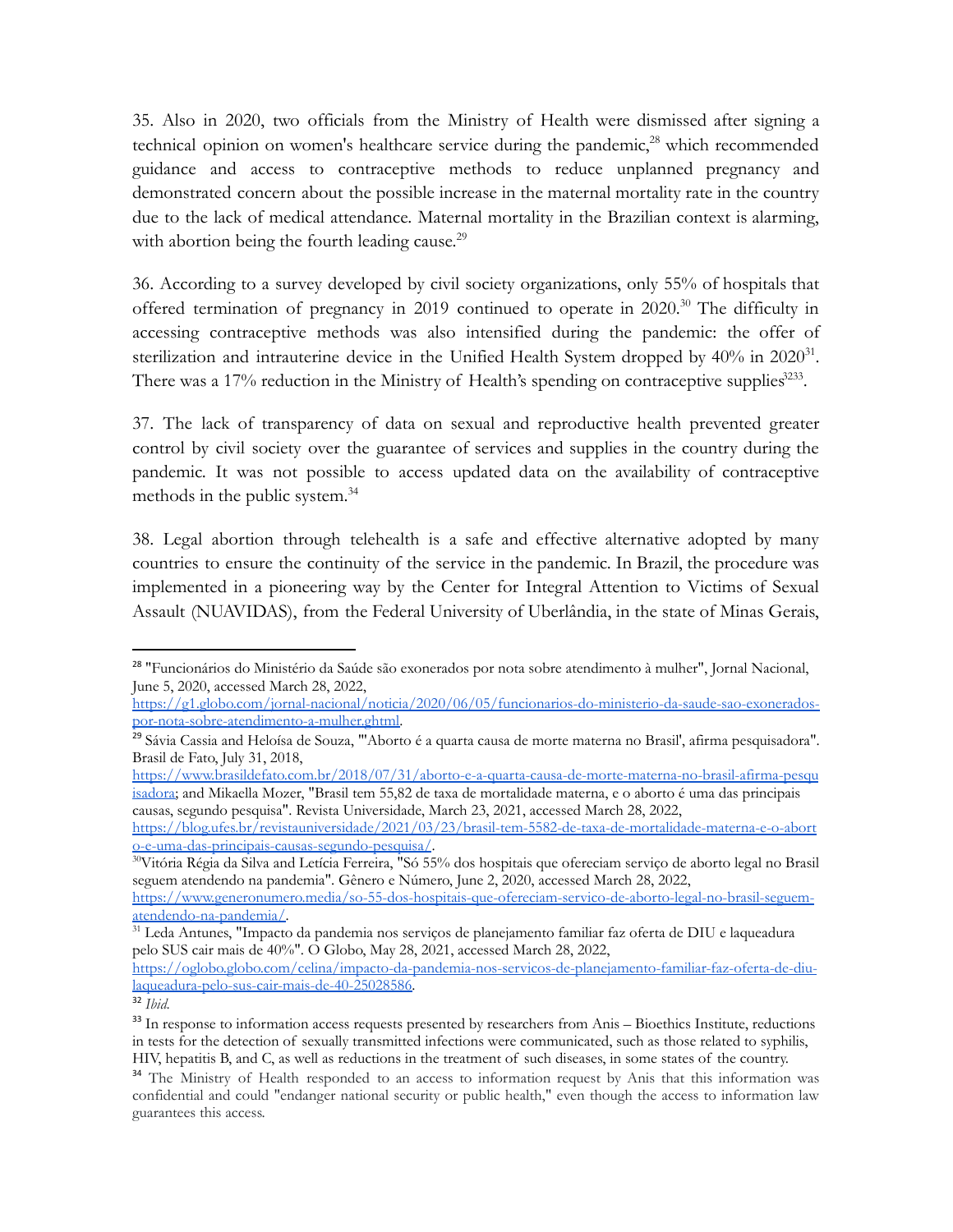in partnership with Anis. This service contributes to the continuity of sexual and reproductive healthcare services during the pandemic and the reduction of previous barriers to access. However, the service, as well as the responsible healthcare professionals, has been the target of several attacks, including from the federal government.<sup>35</sup>

39. In June 2021, the Ministry of Health, without evidence and with dishonest reasoning, suggested that the procedure was not authorized, as it was risky and put women in danger<sup>36</sup>. The note, although not with normative character, warns about threats of criminalization of the procedure and healthcare professionals, based on a perspective contrary to international recommendations, health evidence, and ideologically oriented.

40. Sanitary regulations that impose excessive restrictions on the use of misoprostol are one of the obstacles to the expansion of access to sexual and reproductive healthcare services in Brazil. These norms were the central foundation of the attacks on the telehealth abortion service. Of the six South American countries compared (Argentina, Bolivia, Brazil, Colombia, Peru, and Uruguay), Brazil is the only one that does not make the drug directly available to women in pharmacies or healthcare services.<sup>37</sup> Misoprostol is subject to an exceptional regulatory regime compared to other "medicines subject to special control". Under this regime, the substance is restricted to hospital use and is subject to a series of unnecessary administrative requirements. Although during the pandemic, telemedicine, and home delivery of medicines with the same classification were authorized, the existence of specific regulations on misoprostol served as a foundation for the offensive against the right to abortion.<sup>38</sup>

41. Together with the restrictive regulation of misoprostol is the unavailability of mifepristone in Brazil. In other countries, the medication is used in combination with misoprostol, increasing abortion effectiveness rates. The isolated use of misoprostol, although allowing for effective and safe termination of pregnancy, tends to take longer and to have more side effects. Both drugs are safe and increase the quality of sexual and reproductive healthcare services in the country, so regulatory barriers are not justified.

<sup>&</sup>lt;sup>35</sup> In 2021, the national human rights defender and the regional prosecutor for citizens' rights in the state where the hospital is located sent a recommendation from the Ministry of Health calling for the suspension of the telehealth abortion service and requesting the opening of investigations into alleged "illegal procedures" performed by NUAVIDAS. "Procedimento de aborto não pode ser feito por telemedicina", Ministério da Saúde, June 7, 2021, accessed March 28, 2022, [http://aps.saude.gov.br/noticia/12596.](http://aps.saude.gov.br/noticia/12596)

<sup>&</sup>lt;sup>36</sup> Fernanda da Escóssia and Luigi Mazza, "Aborto remoto, preconceito de perto". Revista Piauí, June 3, 2021, accessed March 28, 2022,

[https://piaui.folha.uol.com.br/aborto-remoto-preconceito-de-perto/?utm\\_campaign=a\\_semana\\_na\\_piaui\\_60&ut](https://piaui.folha.uol.com.br/aborto-remoto-preconceito-de-perto/?utm_campaign=a_semana_na_piaui_60&utm_medium=email&utm_source=RD+Station) [m\\_medium=email&utm\\_source=RD+Station](https://piaui.folha.uol.com.br/aborto-remoto-preconceito-de-perto/?utm_campaign=a_semana_na_piaui_60&utm_medium=email&utm_source=RD+Station).

<sup>37</sup> "Mifepristona y Misoprostol en seis países de América Latina: procesos de registro y disponibilidad", Consorcio Latinoamericano Contra El Aborto Inseguro, 2017, accessed March 28, 2022, <https://clacaidigital.info/handle/123456789/1000>.

<sup>38</sup> "Resolução - RDC No. 357, de 24 de março de 2020", Diário Oficial da União, March 24, 2020, accessed March 28, 2022, [http://www.in.gov.br/en/web/dou/-/resolucao-rdc-n-357-de-24-de-marco-de-2020-249501721;](http://www.in.gov.br/en/web/dou/-/resolucao-rdc-n-357-de-24-de-marco-de-2020-249501721) and

<sup>&</sup>quot;Lei No. 13.989, de 15 de abril de 2020", Secretaria-Geral da Presidência da República, August 19, 2020, accessed March 28, 2022, [http://www.planalto.gov.br/ccivil\\_03/\\_ato2019-2022/2020/lei/L13989.htm](http://www.planalto.gov.br/ccivil_03/_ato2019-2022/2020/lei/L13989.htm)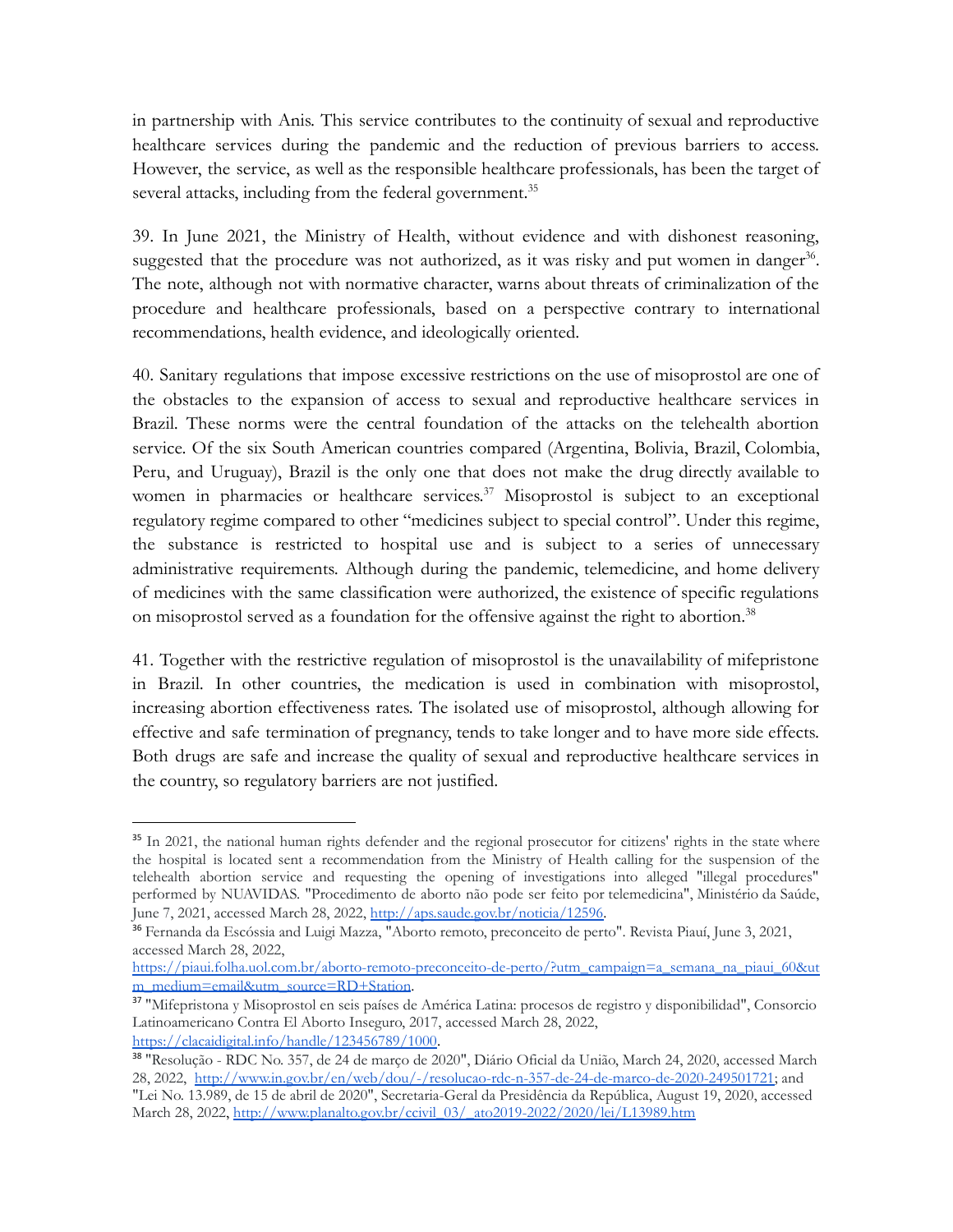42. The government's lack of commitment to the integral sexual and reproductive health of women was also manifested through the vaccination policy against Covid-19. Despite evidence that pregnancy and the puerperium are risky circumstances for the disease, as well as the high number of maternal deaths from Covid-19 in the country, pregnant and postpartum women, were belatedly included as a priority group for vaccination, only in the 6th edition of the national immunization plan.<sup>39</sup>

43. The federal government's denialist and negligent attitude towards health and sexual and reproductive rights caused, throughout the pandemic, the absence of a national campaign of information and awareness about vaccination. As a result of the lack of information and the contradictory and inconsistent measures related to vaccination during pregnancy, there was great insecurity and concern among women, which may have impacted vaccine adherence rates. 40

44. It is possible that, during the pandemic, antenatal care services were provided inadequately. A group of researchers identified that there are women who died without the necessary attention: many of them did not have access to intensive care units or were not intubated when they needed it<sup>41</sup>. There are also cases of women who died after being subjected, often without adequate scientific information and consent, to the inhalation of hydroxychloroquine, an inadequate treatment for Covid-19<sup>42</sup>.

45. In October 2020, the government published a legislative decree for the Federal Development Strategy for Brazil from 2020 to 2031, which establishes as a goal for the guarantee of fundamental rights and citizenship the promotion of the right to life "from conception to natural death", "observing the rights of the fetus", through "policies of responsible parenthood, family planning and care for pregnant women". The decree goes against the recognition of women as subjects of rights who must have control over their

<sup>40</sup> Lianne Ceará, "Entre a cegonha, o medo e a vacina". Revista Piauí, May 14, 2021, accessed March 28, 2022, [https://piaui.folha.uol.com.br/entre-cegonha-o-medo-e-vacina/;](https://piaui.folha.uol.com.br/entre-cegonha-o-medo-e-vacina/) and "Com medo de efeitos colaterais, número de grávidas vacinadas está abaixo do esperado", R7, May 29, 2021, accessed March 28, 2022,

<sup>&</sup>lt;sup>39</sup> In 2021, the Ministry of Health suspended vaccination of pregnant and postpartum women without comorbidities based on a single rare adverse event in a pregnant woman who received a specific immunizer,

despite evidence that the benefits outweigh the possible risks and death rates. Maria Eduarda Cardim, "Ministério da Saúde suspende vacinação de grávidas e puérperas sem comorbidades". Correio Braziliense, May 11, 2021, accessed March 28, 2022,

[https://www.correiobraziliense.com.br/brasil/2021/05/4923792-ministerio-da-saude-suspende-vacinacao-de-gra](https://www.correiobraziliense.com.br/brasil/2021/05/4923792-ministerio-da-saude-suspende-vacinacao-de-gravidas-e-puerperas-sem-comorbidades.html) [vidas-e-puerperas-sem-comorbidades.html](https://www.correiobraziliense.com.br/brasil/2021/05/4923792-ministerio-da-saude-suspende-vacinacao-de-gravidas-e-puerperas-sem-comorbidades.html).

[https://noticias.r7.com/jr-na-tv/videos/com-medo-de-efeitos-colaterais-numero-de-gravidas-vacinadas-esta-abai](https://noticias.r7.com/jr-na-tv/videos/com-medo-de-efeitos-colaterais-numero-de-gravidas-vacinadas-esta-abaixo-do-esperado-29052021) [xo-do-esperado-29052021](https://noticias.r7.com/jr-na-tv/videos/com-medo-de-efeitos-colaterais-numero-de-gravidas-vacinadas-esta-abaixo-do-esperado-29052021).

<sup>41</sup> Debora de Souza Santos *et al*., "Disproportionate Impact of Coronavirus Disease 2019 (COVID-19) Among Pregnant and Postpartum Black Women in Brazil Through Structural Racism Lens", *Clin Infect Dis. 72* (11): 2068-2069, accessed March 28, 2022, [https://pubmed.ncbi.nlm.nih.gov/32719866](https://pubmed.ncbi.nlm.nih.gov/32719866/)

<sup>42</sup> "Médica que tratou grávidas com Covid com nebulização de hidroxicloroquina no AM diz que usou 'último recurso disponível'", G1, April 18, 2021, accessed March 28, 2022,

[https://g1.globo.com/am/amazonas/noticia/2021/04/18/medica-que-tratou-gravidas-com-covid-com-nebulizac](https://g1.globo.com/am/amazonas/noticia/2021/04/18/medica-que-tratou-gravidas-com-covid-com-nebulizacao-de-hidroxicloroquina-no-am-diz-que-usou-ultimo-recurso-disponivel.ghtml) [ao-de-hidroxicloroquina-no-am-diz-que-usou-ultimo-recurso-disponivel.ghtml.](https://g1.globo.com/am/amazonas/noticia/2021/04/18/medica-que-tratou-gravidas-com-covid-com-nebulizacao-de-hidroxicloroquina-no-am-diz-que-usou-ultimo-recurso-disponivel.ghtml)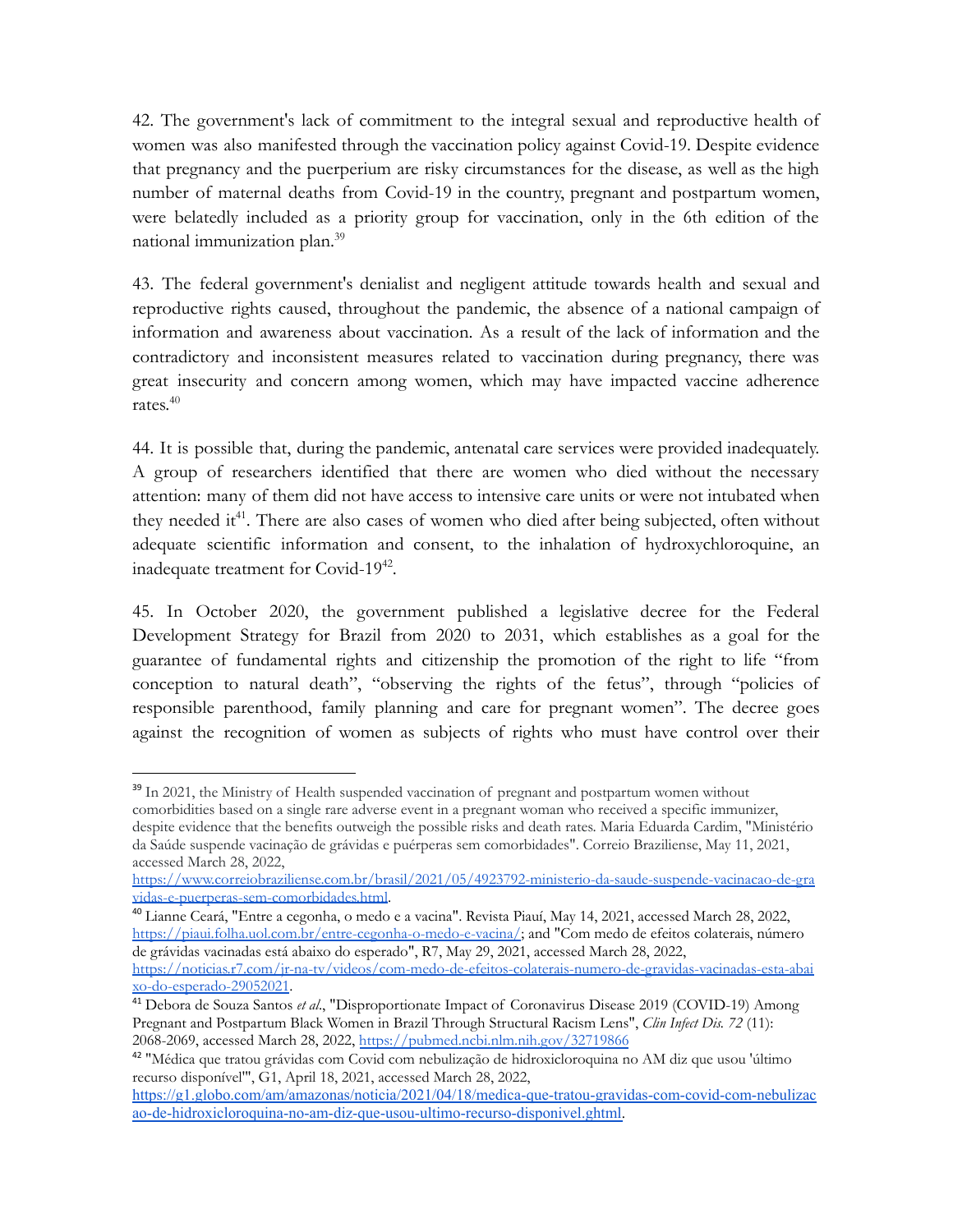sexuality and reproduction, by conveying the idea that the fetus is the holder of rights that may override women's rights<sup>43</sup>.

46. Currently, there are around 72 bills in the National Congress that seek to restrict the right to abortion. Of the four constitutional amendments introduced between 2012 and 2017 to consecrate the right to life since conception, two are still being considered. Since 2007, the Statute of the Unborn has been processed to make abortion totally illegal in the country. Data collected by the Feminist Center for Studies and Advisory - Cfemea show that, in 15 years, the Statute of the Unborn had 19 projects added. Of these, 12 were presented in this legislature.

### **VI. Discrimination and incitement to violence against LGBTI people**

47. The recommendations made in the 3rd cycle of the UPR ask Brazil to adopt specific legislative measures against discrimination and violence based on sexual orientation and gender identity: (136.39) (136.40) (136.41) (136.43) (136.49).

48. Despite these recommendations, in recent years legislative and political attacks against gender and sexual diversity in the country have been evident. The main targets of these attacks are the three Brazilian institutional protocols that regulate the access rights of transsexual people to the public healthcare system: (i) the second version of the ordinance on the Transsexualizing Process<sup>44</sup>; (ii) the technical opinion of the Federal Council of Medicine that regulates the hormonal treatment for gender incongruence in childhood, youth and adulthood<sup>4546</sup>; and (iii) the Resolution 1/2018 of the Federal Council of Psychology, which prevents the use of conversion therapies for transsexuality and promotes the combat to transphobia<sup>47</sup>.

49. In the same direction, several legislative proposals aligned with this perspective have already been presented to the Federal Congress and state and municipal legislatures. For example, the draft of Legislative Decree 19/2020, which proposes the suspension of the Federal Council of

<sup>43</sup> "Decreto No. 10.531, de 26 de outubro de 2020", Secretaria-Geral da Presidência da República, October 26, 2020, accessed March 28, 2022,

[http://www.planalto.gov.br/ccivil\\_03/\\_ato2019-2022/2020/decreto/D10531.htm](http://www.planalto.gov.br/ccivil_03/_ato2019-2022/2020/decreto/D10531.htm).

<sup>44</sup> "Portaria No. 2. 803, de 19 de novembro de 2013", Ministério da Saúde, November 20, 2013, accessed March 28, 2022, [http://bvsms.saude.gov.br/bvs/saudelegis/gm/2013/prt2803\\_19\\_11\\_2013.html](http://bvsms.saude.gov.br/bvs/saudelegis/gm/2013/prt2803_19_11_2013.html).

<sup>&</sup>lt;sup>45</sup> It is important to note that the protocol, while guaranteeing access to biomedical interventions, is still based on problematic technical assumptions.

<sup>&</sup>lt;sup>46</sup> Similarly, this movement has persuaded state and federal legislators to draft bills aimed at prohibiting both the recognition of gender diversity among children and, above all, the provision of hormone therapies and puberty blockers to persons under the age of.

<sup>47</sup> Luana Spinillo, "Transexualidade não é transtorno mental, oficializa OMS". Conselho Federal de Psicologia, May 22, 2019, accessed March 28, 2022,

[https://site.cfp.org.br/tag/resolucao-01-2018/#:~:text=Com%20a%20Resolu%C3%A7%C3%A3o%2001%2F2](https://site.cfp.org.br/tag/resolucao-01-2018/#:~:text=Com%20a%20Resolu%C3%A7%C3%A3o%2001%2F2018,forma%20de%20preconceito%20ou%20discrimina%C3%A7%C3%A3o) 018,forma%20de%20 preconceito%20ou%20 [discrimina%C3%A7%C3%A3o..](https://site.cfp.org.br/tag/resolucao-01-2018/#:~:text=Com%20a%20Resolu%C3%A7%C3%A3o%2001%2F2018,forma%20de%20preconceito%20ou%20discrimina%C3%A7%C3%A3o) Systematic attacks have been made on health facilities that provide access to healthcare for trans children and youth.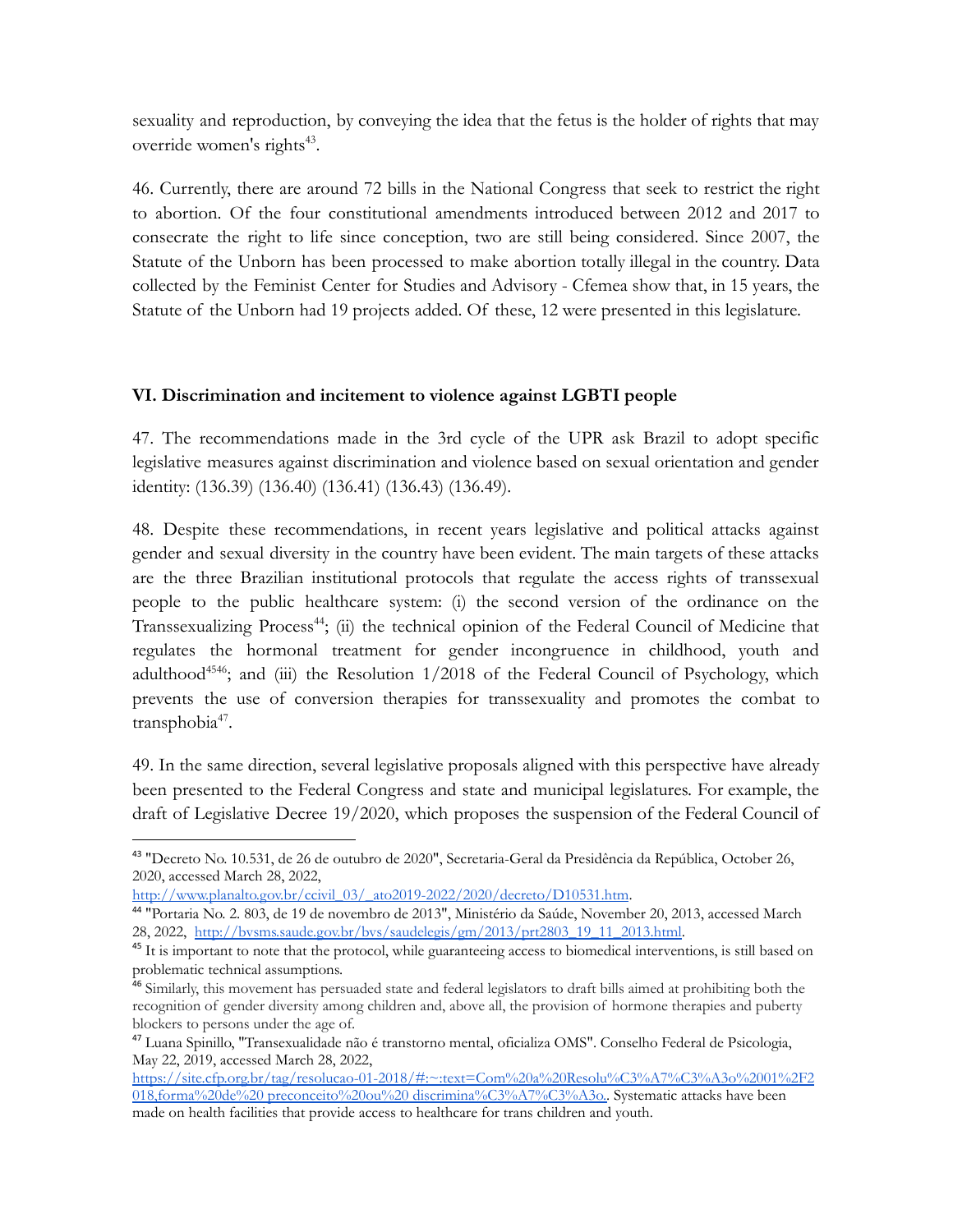Medicine Resolution n° 2265 of 2019, whose content deals with specific care for people with "gender incongruence or transgender" as well as Bill 3419/2019, can be mentioned. This last one aims to prohibit hormonal and "sex change" treatments for people under the age of 21, in addition to establishing criminal penalties for parents, guardians, or healthcare professionals who offer them<sup>48</sup>.

50. Regarding education, it is fundamental to point out that the effects of the anti-gender offensive have been creating a setback in the democratization of school spaces from its access to the permanence in Public educative processes. This narrowing of school democratization can be observed in the removal of any discussion about gender from the main guidelines of education; in the strengthening and transformation of civil schools into civil-military schools with rigid codes of conduct and hierarchical gender position and in violent institutional mechanisms against gender diversity and sexuality, as well as in the alteration of textbooks to no longer address issues related to the rights of vulnerable groups, such as the LGBTI population.

51. The setbacks are also verified in the sphere of the criminal justice system. According to Resolution 348/2020 of the National Council of Justice (CNJ), self-declared transgender people must be asked about their preference for custody in a female, male or specific penitentiary or socio-educational unit. Once the unit has been defined, they can give their opinion about detention in general conviviality or in specific wards or cells, where applicable<sup>49</sup>. This prevision was recommended by the National Penitentiary Department (DEPEN) in Technical Note 9/2020 and confirmed by a decision of the Federal Supreme Court in March 2021, when judging a request for a precautionary measure in ADPF  $n^{\circ}$  527, in addition to following the Advisory Opinion OC -24/7/2017 of the Inter-American Court of Human Rights.

52. However, despite the entire legal basis for the right to choose the place of custody for LGBTI people, the practice continues to be impeded by actors of the anti-gender offensive. As they are responsible for implementing most of the penitentiary and socio-educational policies defined at the federal level, some Brazilian states, such as Minas Gerais, started to create

<sup>49</sup> More information can be found at:"Manual Resolução no. 348/2020", Conselho Nacional de Justiça, 2021, <sup>48</sup> The anti-transgender offensives are also observed in bills that, in different states of the country, aim to prohibit publicity and advertisements of content and news about sexual diversity, named by the actors that promote them as "gender and sexual preferences". These propositions are inspired by initiatives in other countries, such as the well-known Russian legislation against homosexual advertisements and the recent bill passed in Hungary on the same topic. In São Paulo and Minas Gerais, the justification for projects of this nature presented in the State Legislative Assemblies is, according to their proponents, to prevent the exercise of the bad influence of discourses and images of sexual and gender diversity on children and youth, as well as their "deleterious effects" for families.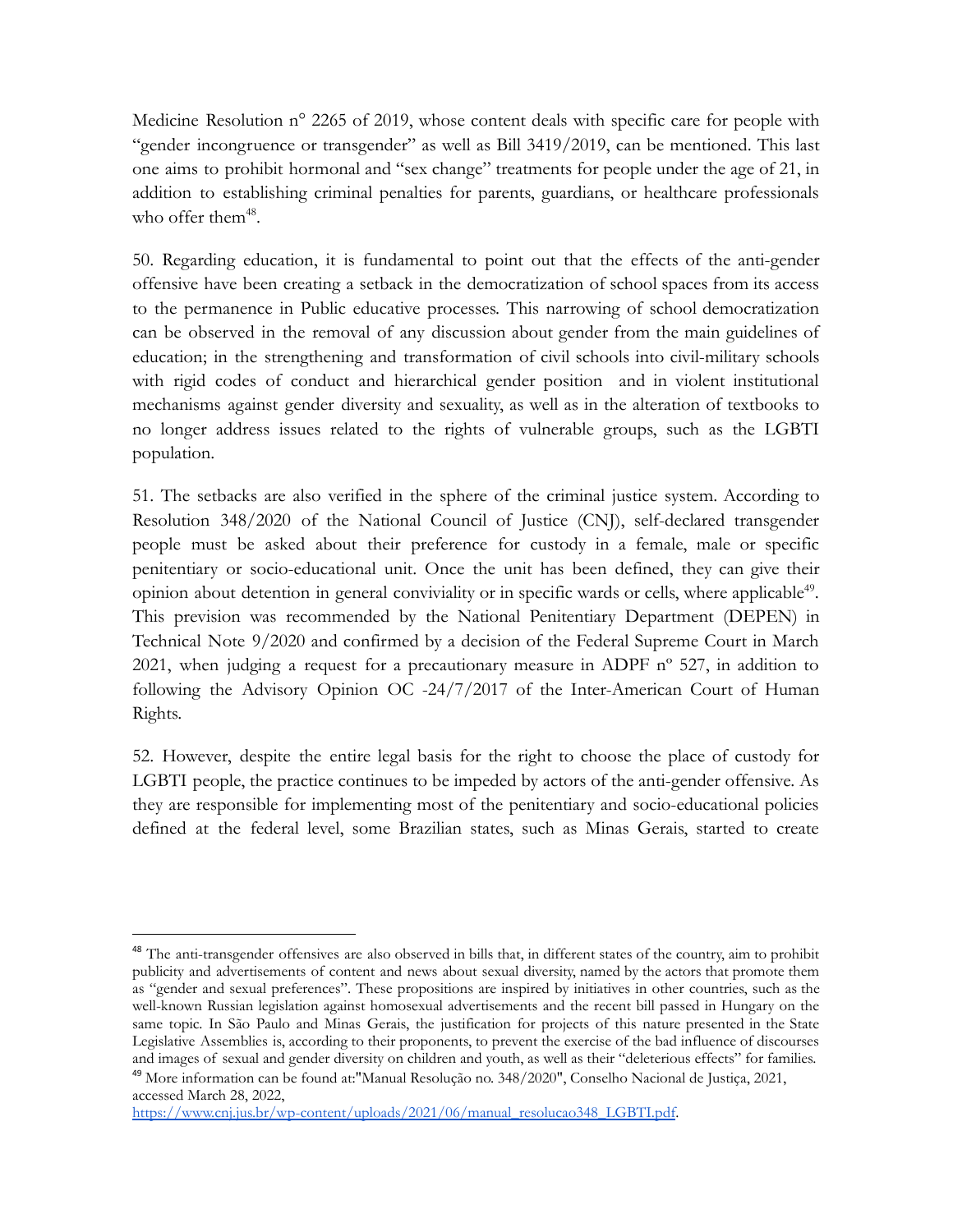institutional mechanisms to not comply with the regulation set by higher bodies, such as the abovementioned CNJ, STF, and  $DEPEN<sup>5051</sup>$ .

53. Regarding the access to qualified information on violence against LGBTI people, the country's efforts to develop policies capable of ensuring the collection, systematization, and publication of data were scarce. The last report developed by the Brazilian State was released in 2013, based on information from Dial 100, the National Health Survey, and information collected by non-governmental organizations. The violence remains under-reported but growing at a galloping pace.

54. Since 2008, the non-governmental organization Transgender Europe (TGEU) has monitored, collected, and analyzed reports of murders of transgender and gender-diverse people worldwide. Of the 4.042 murders cataloged by 2021, 1.549 occurred in Brazil<sup>52</sup>. That is, the country accumulates 39% of all global deaths of trans people<sup>53</sup>. And for the 14th consecutive year, Brazil leads as the country that most executes trans people, followed by Mexico and the United States<sup>54</sup>.

55. The data obtained by the National Association of Transvestites and Transsexuals (ANTRA) in its latest survey are even more alarming. According to the organization, in 2021, initially, 154 murders of trans people were identified in Brazil. With the methodological discard of some cases, due to the insufficiency of reliable information or the impossibility of ascertaining the circumstances of death, only 140 were considered for analysis purposes, of which 23 came from complementary sources, due to the lack of official records. Of these 140 lives taken by gender violence, 135 were of transvestites and transsexual women, and five of trans men and trans male people<sup>55</sup>.

 $50$  For more information on the conservative position of the state of Minas Gerais, see "Parecer Técnico 01/2021, do Núcleo de Direitos Humanos e Cidadania LGBT+", UFMG, August 16, 2021, accessed March 28, 2022, [http://www.fafich.ufmg.br/nuh/2021/08/16/veja-o-parecer-sobrenota-tecnica-no-2sejuspdepen2020-que-versa-s](http://www.fafich.ufmg.br/nuh/2021/08/16/veja-o-parecer-sobrenota-tecnica-no-2sejuspdepen2020-que-versa-sobre-custodia-de-pessoas-lgbt-no-sistema-prisional/) [obre-custodia-de-pessoas-lgbt-no-sistema-prisional/.](http://www.fafich.ufmg.br/nuh/2021/08/16/veja-o-parecer-sobrenota-tecnica-no-2sejuspdepen2020-que-versa-sobre-custodia-de-pessoas-lgbt-no-sistema-prisional/)

<sup>&</sup>lt;sup>51</sup> It can also be highlighted that the programs of the National Public Security Secretariat (SENASP) for training and qualification of public security agents about the LGBTI population were all canceled, as well as the federal protocols of care for this population by the police forces.

<sup>53</sup> *Ibid*. <sup>52</sup>Disponível em: "Trans Murder Monitoring (TMM)", Transrespect versus Transphobia Worldwide, 2021, accessed March 28, 2022, <http://transrespect.org/en/trans-murder-monitoring/tmm-resources>.

<sup>54</sup> "TVT TMM Update: Trans Day of Remembrance 2021",Transrespect versus Transphobia Worldwide, November 11, 2021, accessed March 28, 2022, [https://transrespect.org/en/tmm-update-tdor-2021/.](https://transrespect.org/en/tmm-update-tdor-2021/)

<sup>55</sup> "Dossiê assassinatos e violências contra travestis e transexuais brasileiras em 2021", Associação Nacional de Travestis e Transexuais, 2022, accessed March 28, 2022,

<https://antrabrasil.files.wordpress.com/2022/01/dossieantra2022-web.pdf>.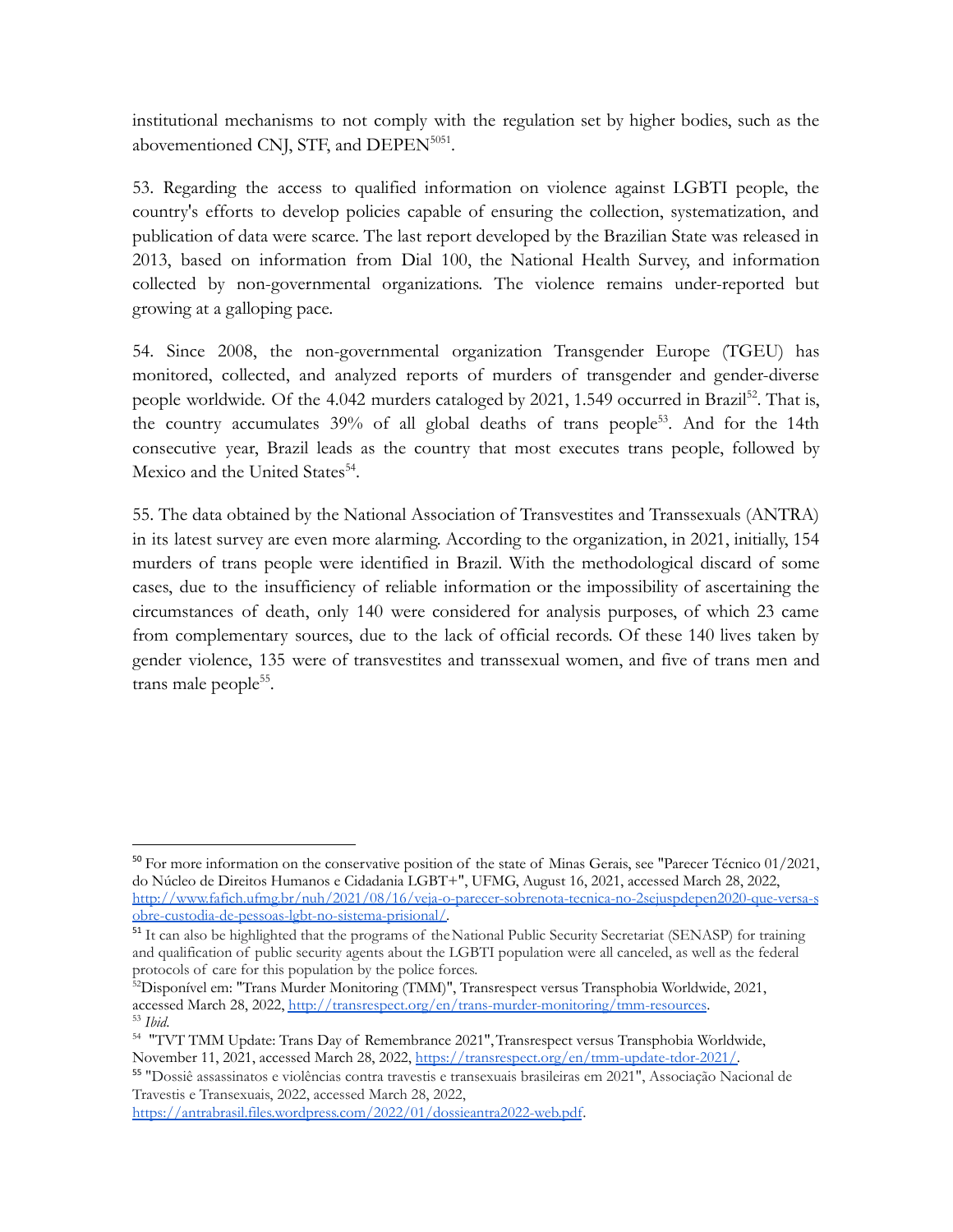#### **Recommendations<sup>56</sup>**

In the face of the prior presentation of information, data, and analysis on Brazil's situation concerning gender policies, the organizations that sign this report make the following recommendations to the Brazilian State:

#### **Gender violence**

- Investigate the effects of anti-gender policies on the actions of the current Ministry of Women, Family and Human Rights (MMFDH) in cases of gender violence;
- Adopt and strengthen institutional or civil society networks to confront gender violence;
- Implement public policies that ensure not only the protection but also the promotion of the rights of vulnerable groups, such as women and LGBTI people;
- Work to achieve gender and racial equality in the government by ensuring an ever-greater participation of women and the LGBTI+ population in decision-making spaces;
- Ensure compliance with Federal Law 14.192/2021, about political violence against women, establishing concrete action measures in the face of gender violence within political parties and the Legislative Houses.

#### **Sexual and reproductive health and the right to abortion**

- Implement women's health care, family, and reproductive planning channels, including prenatal care, information about sexual and reproductive health, and the distribution of contraceptives, to ensure a healthy sex life and dignified motherhood;
- Ensure universal access to legal abortion services, without discrimination;

<sup>&</sup>lt;sup>56</sup> Other pertinent recommendations were pointed out in the recommendation matrix (Annex 1)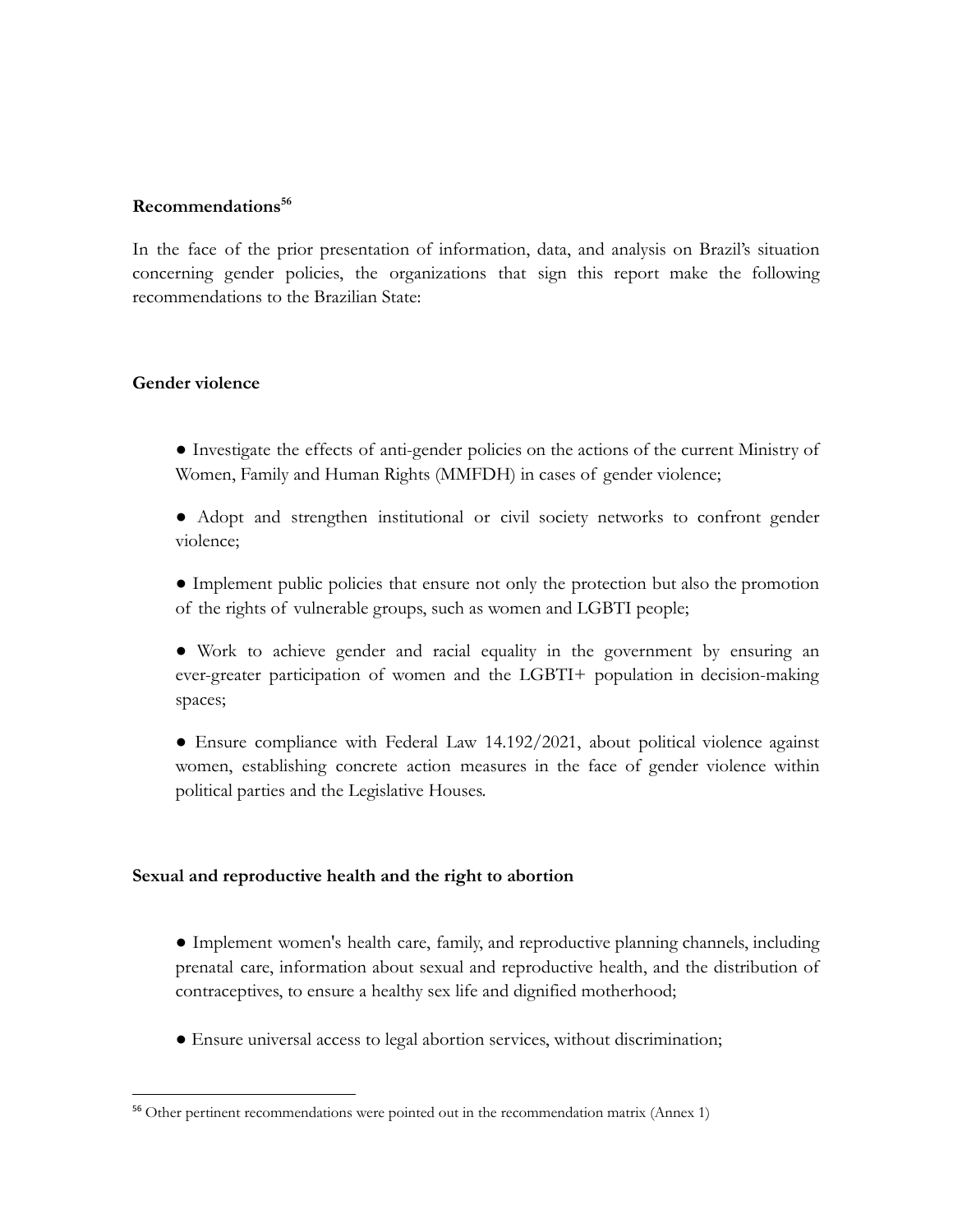● Strengthen and structure Legal Abortion Services, mainly to overcome barriers between health professionals, such as conscientious objection, ensuring all people the access to reproductive health services;

- Update ANVISA regulations regarding misoprostol and mifepristone, meeting the scientific recommendations about their safe use outside the hospital environment;
- Eliminate excessive restrictions on the use and commercialization of misoprostol;
- Expand access to legal abortion services via telemedicine, with vast dissemination of the protocol developed;
- Widely publicize legal abortion systems by conducting campaigns to provide information on access.

### **LGBTI+ rights**

● Strengthen national mechanisms for denouncing violations of the human rights of the LGBTI population, creating concrete vigilance and control measures that guarantee their proper functioning;

- Create policies for the inclusion of sexuality and gender diversity in education;
- Strengthen the National Health Plan for the LGBTI Population, already approved by the National Health Council but not implemented yet;

● Ensure that the judiciary recognizes gender identity and all subjectivities related to it and guarantee compliance with decisions of the Courts of Justice and the Supreme Courts that are favorable to LGBTI persons, such as the ones guaranteeing the use of their social name and the right to choose the place of custody in penitentiary and socio-educational facilities, and establish that homotransphobia will be given the same treatment as the crime of racism;

● Structure a policy of employment for trans people, with the guarantee of education and work with all guaranteed rights, whether general or specific.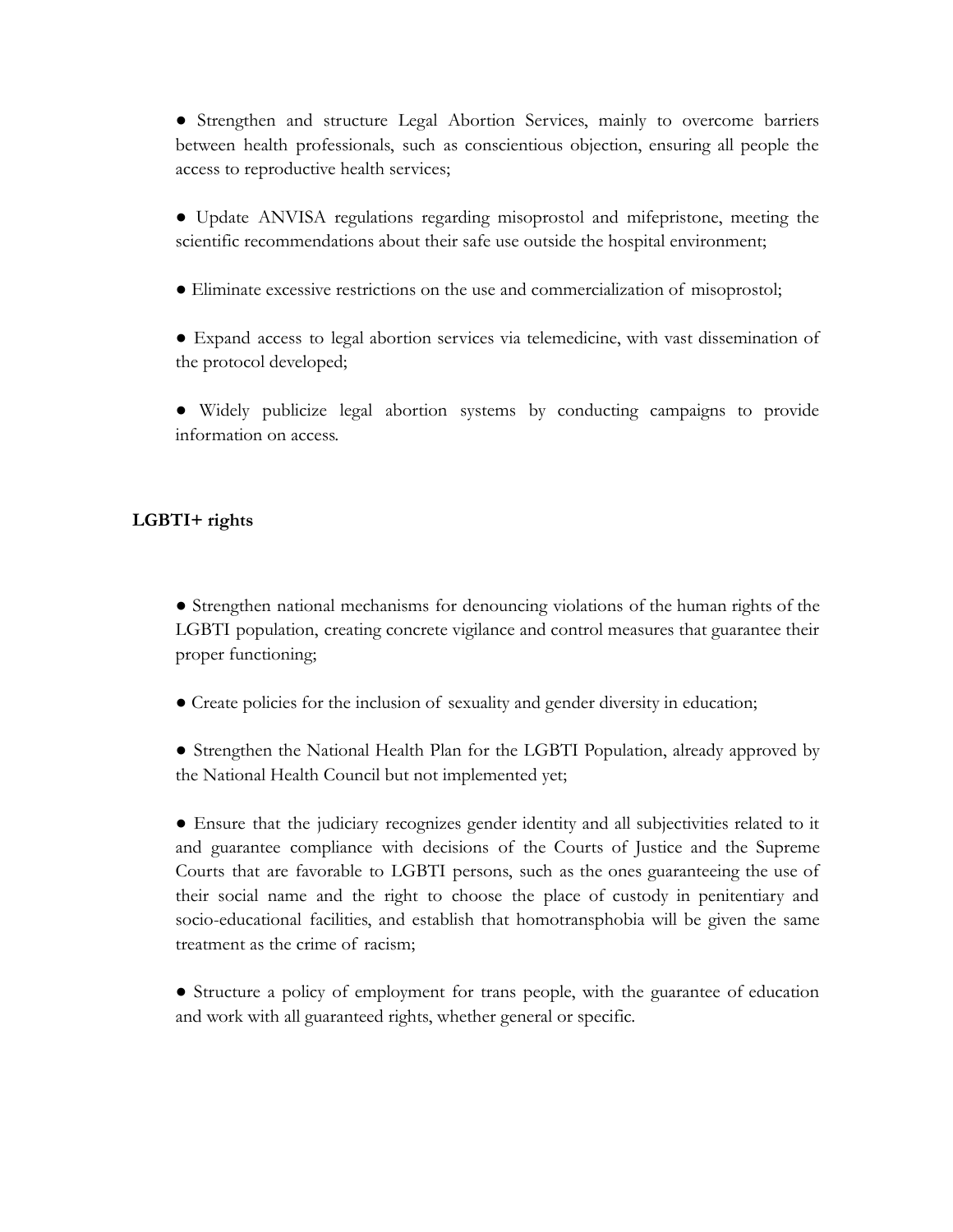## **List of organizations that sign the report with contact information:**

### **● Conectas Direitos Humanos**

Contacts: [mary.grisales@conectas.org](mailto:mary.grisales@conectas.org) / + 55 (11) 995343245/ [www.conectas.org](http://www.conectas.org)

# **● Sexuality Policy Watch (SPW)**

Contacts: [scorrea38@gmail.com](mailto:scorrea38@gmail.com) / <https://sxpolitics.org/>

# **● NUH**

Contacts:  $\frac{\text{mamprado}(\text{Qgmail.com}}{\text{mamp todo}}$  +55 (31) 992013211/ $\frac{\text{muh}(\text{Qfafich.ufmg.br}}{\text{mamp do}}$ [/www.fafich.ufmg.br/nuh](http://www.fafich.ufmg.br/nuh)

# **● ABIA**

Contacts: [abia.@abiaids.org.br](mailto:abia.@abiaids.org.br) / <https://abiaids.org.br/>

# ● **Católicas pelo direito de Decidir** (CDD)

Contacts: [denise@catolicas.org.br](mailto:denise@catolicas.org.br) / <https://catolicas.org.br/>

# **● ANIS**

Contacts: [g.rondon@anis.org.br/](mailto:g.rondon@anis.org.br) 55 (61) 92275051 / <https://anis.org.br/>